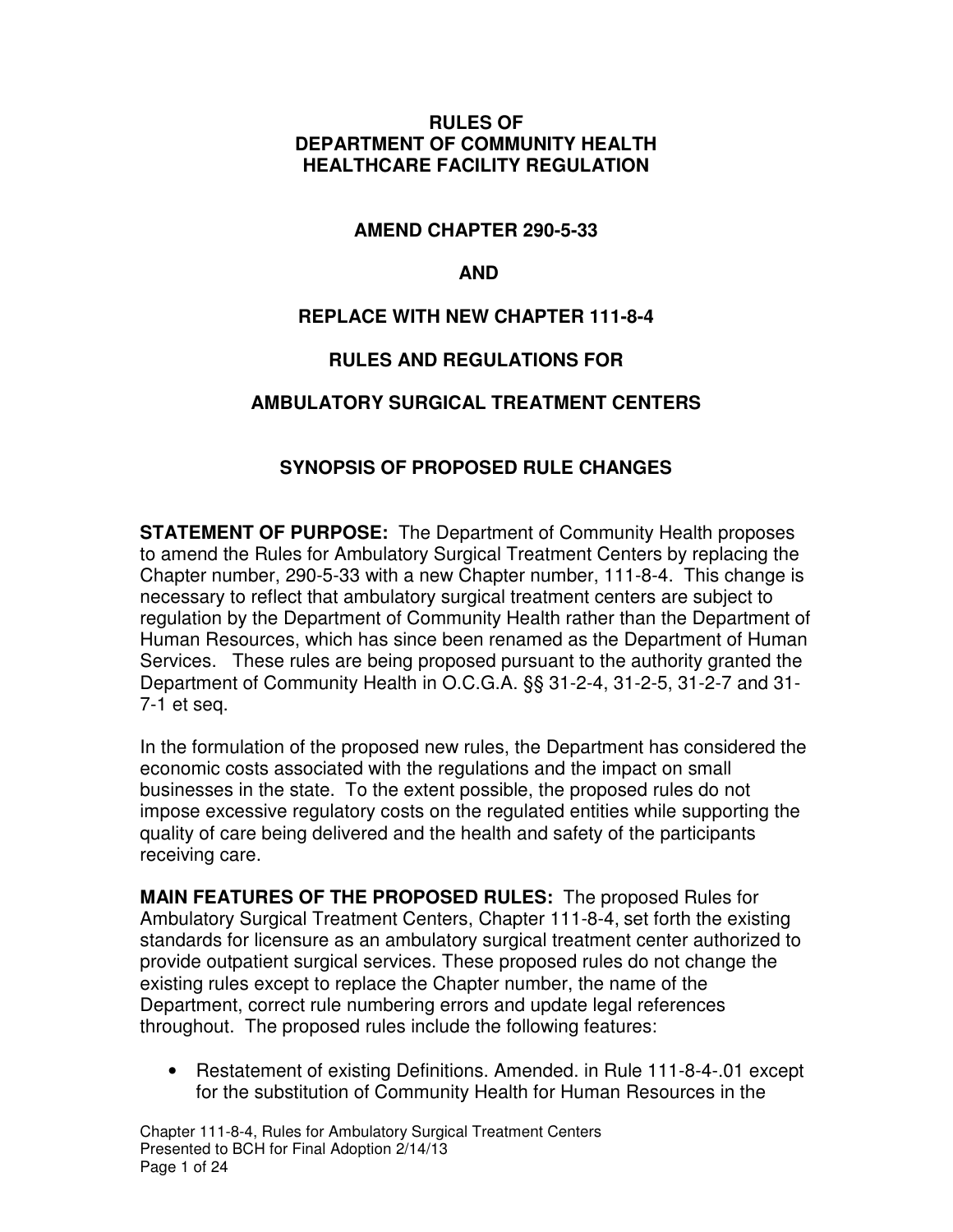definitions of the Department, Board and Commissioner and updating Georgia Code references.

- Restatement of existing Exemptions. Amended. in Rule 111-8-4-.02.
- Restatement of existing provisions for Organization and Administration. Amended. in Rule 111-8-4-.03.
- Restatement of existing provisions for Classification of Services. Amended. in Rule 111-8-4-.04 and updating cross-reference to hospital rules.
- Restatement of existing provisions for Application for Permits. Amended. in Rule 111-8-4-.05, updating Georgia Code citation and removal of outdated references to delayed effective date and agency.
- Restatement of existing provisions for Permits. Amended. in Rule 111-8- 4-.06.
- Restatement of existing requirements for Provisional Permits. Amended. in Rule 111-8-4-.07.
- Restatement of existing requirements for Inspections. Amended. in Rule 111-8-4-.08.
- Restatement of existing requirements for Professional Services in Rule 111-8-4-.09.
- Restatement of existing requirements for Physical Plant and Operational Standards in Rule 111-8-4-.10.
- Restatement of existing provisions for Personnel in Rule 111-8-4-.11 and correction of typographical error.
- Restatement of existing provisions for Records in Rule 111-8-4-.12.
- Restatement of existing requirements for Administrative Area and Waiting Rooms in Rule 111-8-4-.13.
- Restatement of existing requirements for Clinical Laboratory Services in Rule 111-8-4-.14 and updating Georgia Code reference and crossreference to laboratory rules.
- Restatement of existing requirements for Housekeeping, Laundry, Maintenance and Sterile Supplies in Rule 111-8-4-.15.
- Restatement of existing requirements for Drug Storage and Dispensing in Rule 111-8-4-.16.
- Restatement of existing requirements for Blood Supply and Storage in Rule 111-8-4-.17.
- Restatement of existing requirements for X-Ray in Rule 111-8-4-.18.
- Restatement of existing requirements for Electrical Power in Rule 111-8-4- .19.
- Restatement of existing requirements for Sanitation and Waste Disposal in Rule 111-8-4-.20.
- Restatement of existing requirements for Advertising in Rule 111-8-4-.21.
- Restatement of existing requirements for Waiver of Rule in Rule 111-8-4- .22
- Restatement of existing requirements for Enforcement in Rule 111-8-4-.23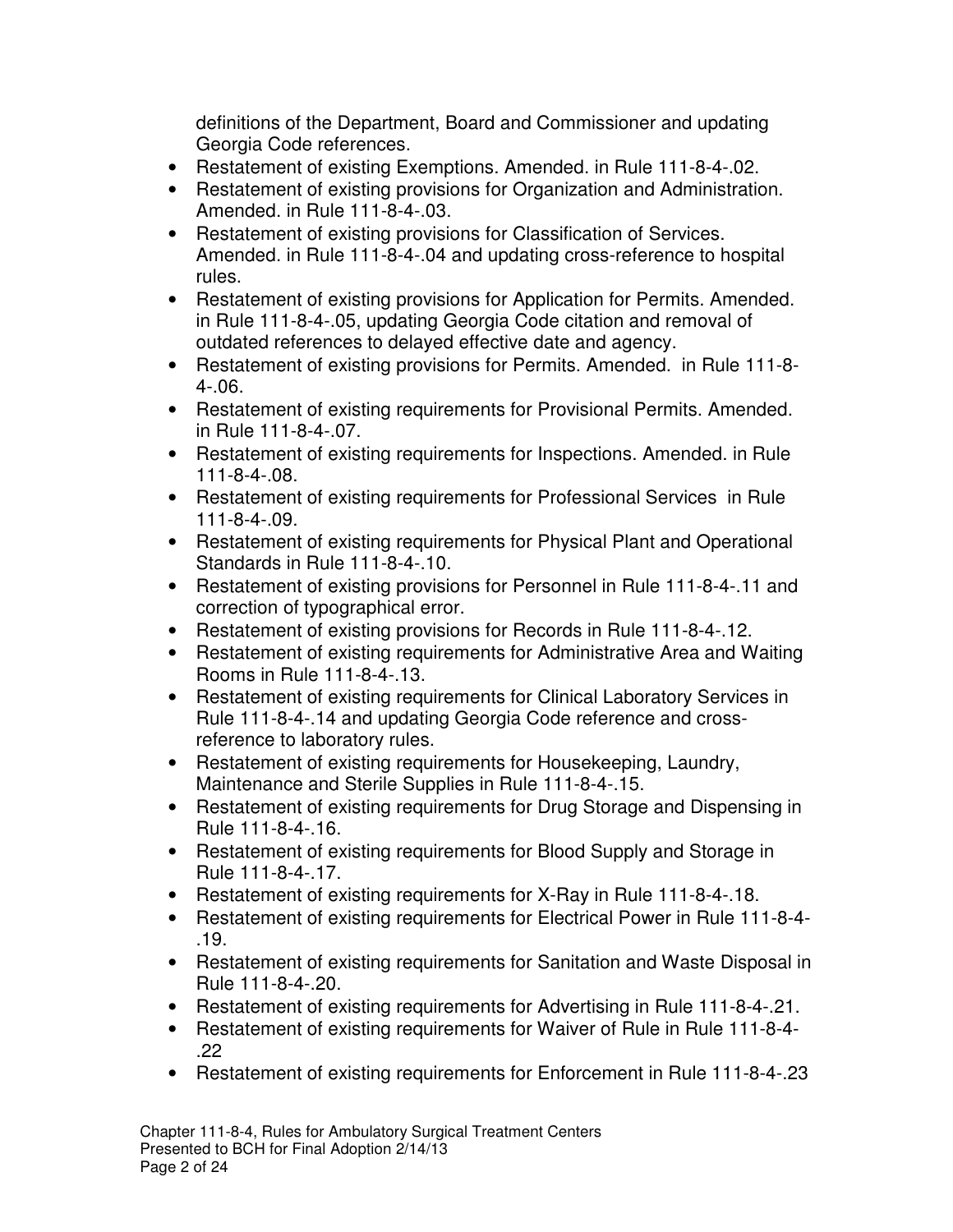- Restatement of existing requirements for Applicability of Regulations in Rule 111-8-4-.24 with substitution of the Department of Community Health for Human Resources and cross-reference to rules for hospitals.
- Restatement of existing requirements for Severability in Rule 111-8-4-.25 with substitution of Board of Community Health for Human Resources.
- Deletion of outdated reference to Effective Date of Rules in Rule 290-5- 33-.26
- Inclusion of updated references to the Official Code of Georgia Annotated throughout and cross-references to other rules and correction of typographical errors throughout the rules as noted.

#### **RULES**

#### **OF DEPARTMENT OF HUMAN RESOURCESCOMMUNITY HEALTH PUBLIC HEALTH HEATLHCARE FACILITY REGULATION**

#### **CHAPTER 290-5-33111-8-4 AMBULATORY SURGICAL TREATMENT CENTERS**

#### TABLE OF CONTENTS

| 290-5-33111-8-4-.01             | Definitions.                                     |
|---------------------------------|--------------------------------------------------|
| 290-5-33111-8-4-.02             | <b>Exemptions.</b>                               |
| 290-5-33111-8-4-.03             | <b>Organization and Administration.</b>          |
| 290-5-33111-8-4-.04             | <b>Classification of Services.</b>               |
| 290-5-33111-8-4-.05             | <b>Application for Permits.</b>                  |
| 290-5-33111-8-4-.06             | Permits.                                         |
| 290-5-33111-8-4-.07             | <b>Provisional Permits.</b>                      |
| 290-5-33111-8-4-.08             | Inspections.                                     |
| 290-5-33111-8-4.09              | <b>Professional Services.</b>                    |
| 290-5-33111-8-4-.10             | <b>Physical Plant and Operational Standards.</b> |
| 290-5-33111-8-4-.11             | Personnel.                                       |
| 290-5-33111-8-4-.12             | Records.                                         |
| <del>290-5-33</del> 111-8-4-.13 | <b>Administrative Area and Waiting Rooms.</b>    |
| 290-5-33111-8-4-.14             | <b>Clinical Laboratory Services.</b>             |
| 290-5-33111-8-4-.15             | Housekeeping, Laundry, Maintenance and           |
|                                 | <b>Sterile Supplies.</b>                         |
| <del>290-5-33</del> 111-8-4-.16 | <b>Drug Storage and Dispensing</b>               |
| 290-5-33111-8-4-.17             | <b>Blood Supply and Storage</b>                  |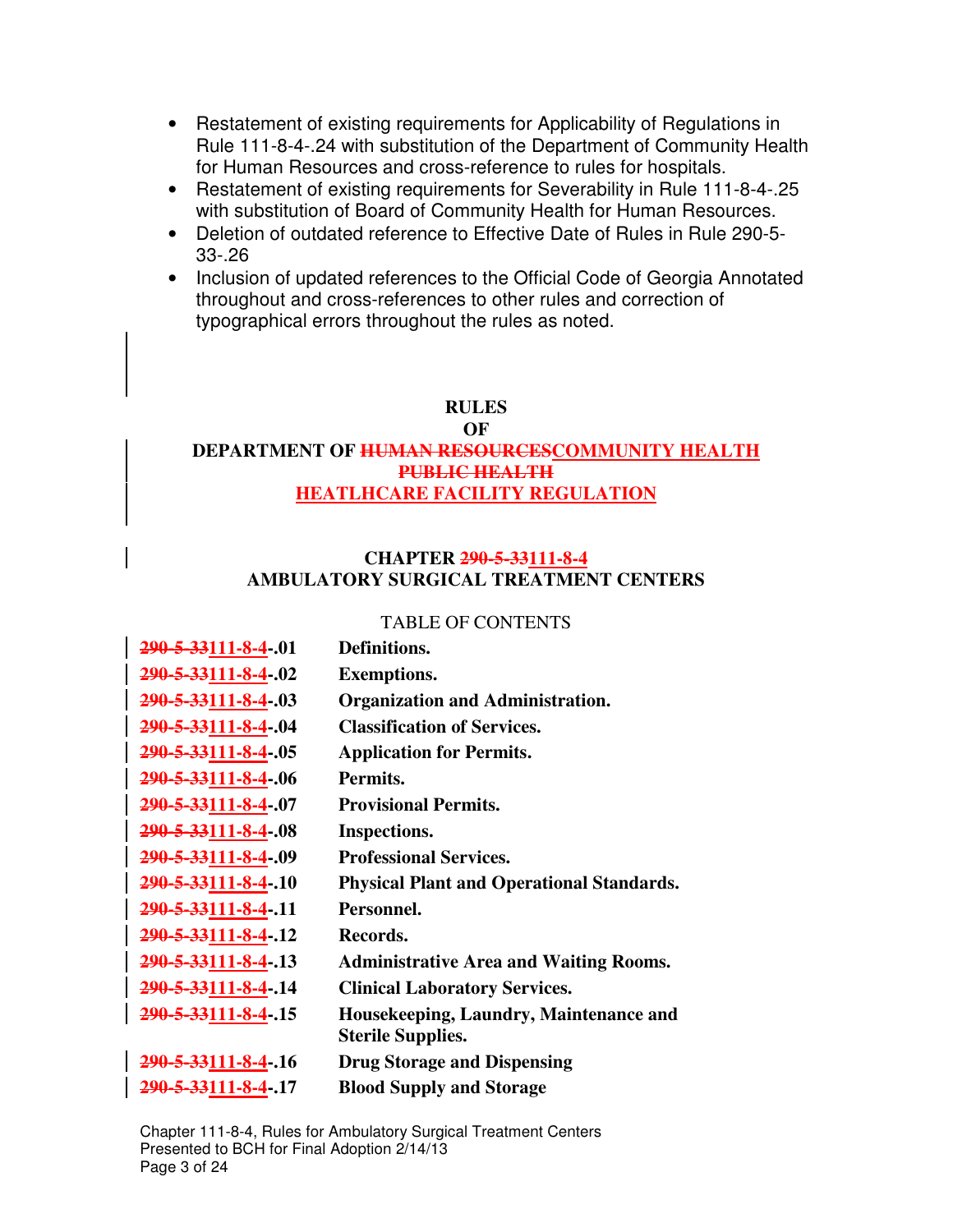| 290-5-33111-8-4-.18     | X-Ray                                |
|-------------------------|--------------------------------------|
| 290-5-33111-8-4-.19     | <b>Electrical Power</b>              |
| 290-5-33111-8-4-.20     | <b>Sanitation and Waste Disposal</b> |
| 290-5-33111-8-4-.21     | <b>Advertising</b>                   |
| 290-5-33111-8-4-.22     | <b>Waiver of Rule</b>                |
| 290-5-33111-8-4-.23     | <b>Enforcement</b>                   |
| 290-5-33111-8-4-.24     | <b>Applicability of Regulations</b>  |
| 290-5-33111-8-4-.25     | <b>Severability</b>                  |
| <del>290-5-33-.26</del> | Effective Date of Rules              |

## **290-5-33111-8-4-.01 Definitions. Amended.**

Unless a different meaning is required by the context, the following terms as used in these rules and regulations shall have the meaning hereinafter respectively ascribed to them:

 (a) "Ambulatory Surgical Treatment Centers" means any institution, building, or facility, or part thereof, devoted primarily to the provision of surgical treatment to patients not requiring hospitalization, as provided under provisions of Georgia Code Section 88-1901. O.C.G.A. Sec. 31-7-1(4)(C). Such facilities do not admit patients for treatment which normally requires overnight stay, nor provide accommodations for treatment of patients for period of twenty-four (24) hours or longer;

 (b) "Governing Body" and/or "Management" means the Board of Directors and/or Trustees, the partnership, the corporation, the association, or the person or group of persons who maintain and control the operation of the ambulatory surgical treatment center and who are legally responsible for its operation;

 (c) "Center" means an ambulatory surgical treatment center as defined in these rules and regulations;

(d) "Board," unless otherwise indicated, shall mean the Georgia Board of Human ResourcesCommunity Health;

 (e) "Commissioner" means the Commissioner of the Georgia Department of Human ResourcesCommunity Health or his designee;

(f) "Department" means the Georgia Department of Human Resources Community Health;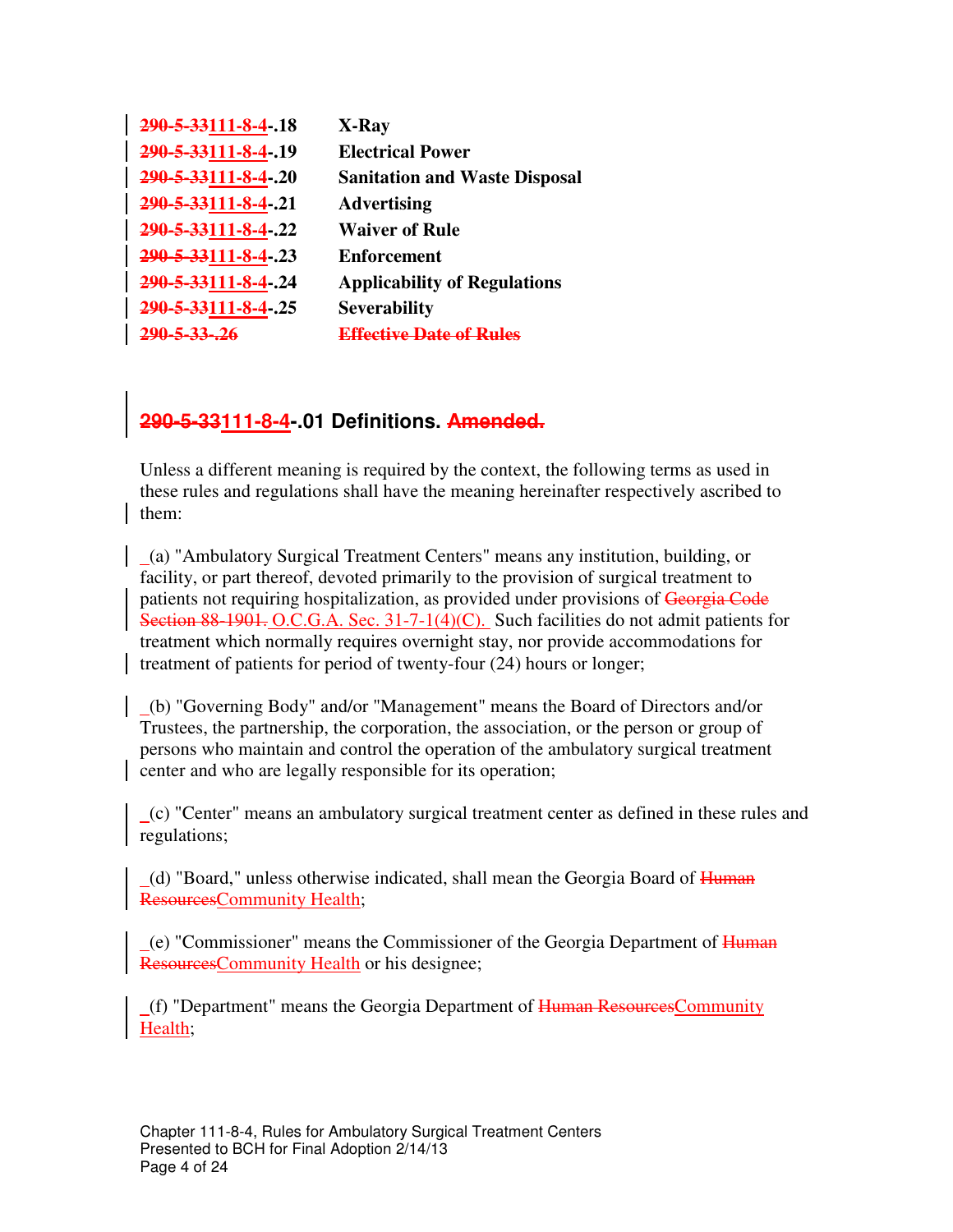(g) "General Anesthesia" means any drug, element or other material administered to eliminate all sensation and which, when administered, is accompanied by a state of unconsciousness;

 (h) "Licensee" means the person or body to whom the license or permit is issued and who is held responsible for compliance with all required rules, regulations, and minimum standards;

 (i) "Permit" or "license" means an authorization granted by the Department to an applicant to operate an ambulatory surgical treatment center providing one or more types or classifications of services;

 (j) "Provisional Permit" means an authorization granted by the Department to an applicant to operate an ambulatory surgical treatment center on a conditional basis to allow a newly established center a reasonable but limited period of time to demonstrate that operational procedures are in satisfactory compliance with these rules and regulations, or to allow an established and operating center a specified length of time to comply with these rules and regulations, provided said center shall first present a plan of improvement which is acceptable to the Department;

 (k) "Plan of Improvement" means a written plan submitted to the Department by the person or persons responsible for the center, and acceptable to the Department. The plan shall identify the existing areas of noncompliance of the facility, together with the proposed procedures, methods and period of time to correct the areas of noncompliance;

 (l) "Professional Staff" means the group of persons or body appointed by the Governing Body to provide patient services, and who require special licensure or registration. Normally, the professional staff will be restricted to currently licensed medical, dental, and podiatrist practitioners. Other personnel, for example, registered nurses, may be appointed to the professional staff to assist the practitioners in the development, interpretation, and enforcement of patient care policies;

(m) "Practitioner" means a physician, dentist, or podiatrist;

 $(n)$  "Physician" means an individual who is currently licensed to practice medicine, surgery or osteopathy in the State of Georgia, under the Georgia Medical Practice Act, Chapter 84-9, Georgia Laws, Ann. O.C.G.A. Sec. 43-34-20 et seq.;

 (o) "Dentist" means any person who is currently licensed to practice dentistry in the State of Georgia, under provisions of the Georgia Dentist and Dental Hygienists Act, Chapter 84-7, Georgia Laws, Ann. O.C.G.A. Sec. 43-11-1 et seq.;

 (p) "Podiatrist" (Chiropodist) means any person who is currently licensed to practice podiatry (chiropody) in the State of Georgia, under provisions of the Georgia Podiatry Act, Chapter 84-6, Georgia Laws, Ann. O.C.G.A. Sec. 43-35-1 et seq.;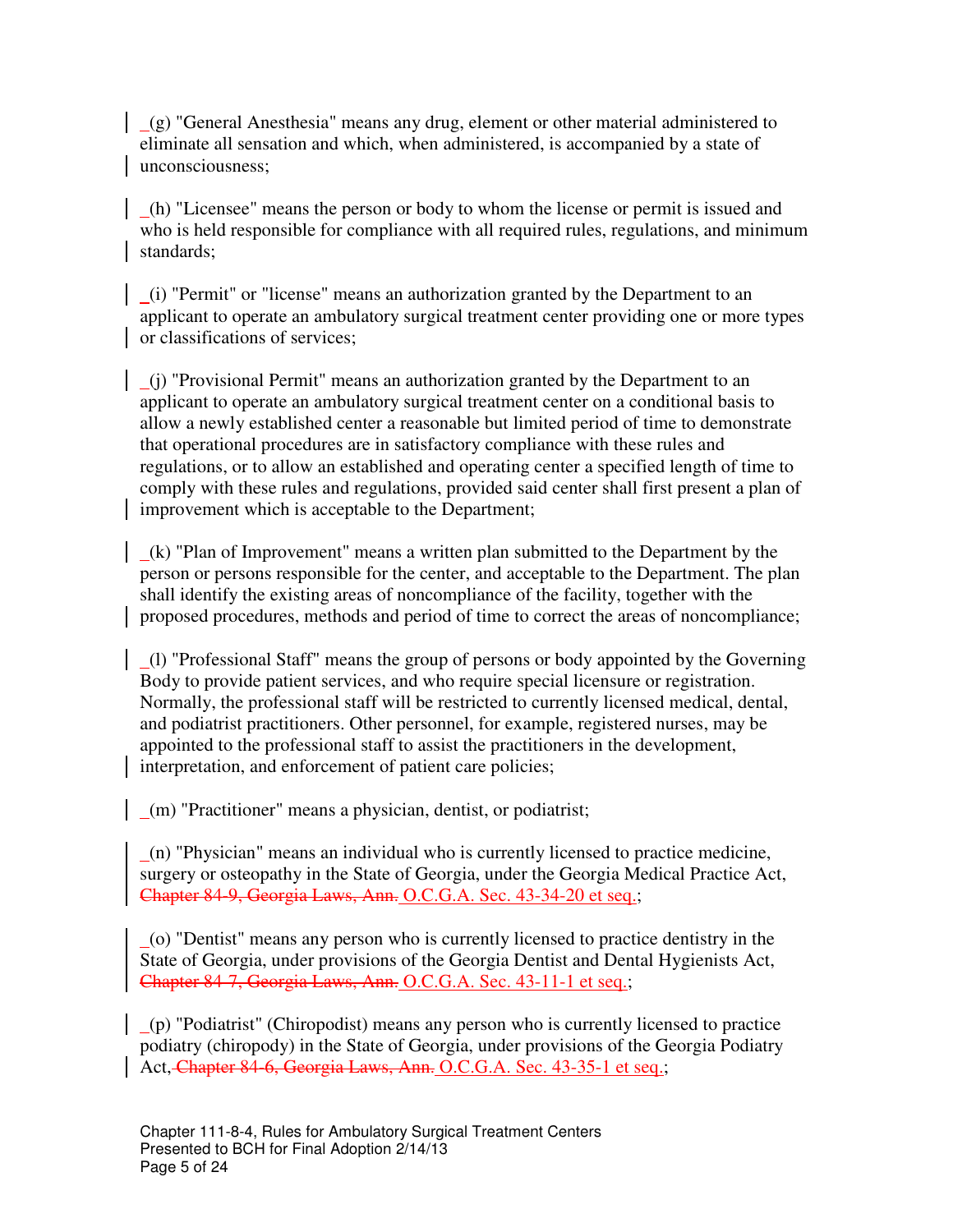(q) "Registered Nurse," "Registered Professional Nurse," or "R.N." means a person who is currently licensed to practice as a licensed registered nurse under provisions of Chapter 84-10, Georgia Laws, Ann.O.C.G.A. Sec. 43-26-1 et seq.;

 $(r)$  "Licensed Practical Nurse" or "L.P.N." means a person currently licensed to practice as a licensed practical nurse under provisions of Chapter 84-68, Georgia Laws, Ann.O.C.G.A. Sec. 43-26-30 et seq.;

 $($ s) "Private Office $($ s)," "Office $($ s)," and/or "Treatment Rooms" means any area or place established and maintained by a currently licensed individual practitioner, professional association, or group practice of such practitioners, in his/her/their private individual or private group practice, in which he/she/they primarily see(s), consult(s) with, examine(s), and/or treats private patients on a regular and on-going basis, and in the operation of which such currently licensed practitioners have full control of all financial, administrative, and professional arrangements with said patients;

 $(t)$  "Hospital" means any facility which meets the requirements of and is currently licensed as a hospital under Georgia Laws and rules and regulations pertaining thereto;

 $(u)$  "Procedure Room" means any room or area of the ambulatory surgical treatment center in which surgical procedures are performed;

 $(v)$  "Patient" means any individual who receives medical/surgical treatment in facilities governed by these regulations;

 (w) "Qualified Counselor" means a person who assists the professional staff by talking with and informing patients regarding expectations and probable outcomes associated with services in an ambulatory surgical treatment center, and who possesses the following minimum qualifications: at least a bachelor's degree from an accredited college or university in nursing, psychology or social work, or in some related field, or who has special training in counseling which is deemed acceptable by the Department; provided, however, that any such counselor shall function only under the direct supervision of the responsible practitioner.

Authority O.C.G.A. Secs. 31-2-4 et seq. and 31-7-1 et seq.Ga. L. 1964, pp. 499, 507, 522, 565, 611, 612, 613; Ga. L. 1964, p. 338, as amended; Ga. L. 1966, pp. 310, 311, 312; Ga. L. 1972, pp. 1069, 1070, 1072; Ga. L. 1973, p. 635 et seq.; Ga. L. 1978, pp. 1757, 1758; Ga. L. 1978. p. 941 et seq.; and Ga. L. 1979, p. 1109 et seq. **Administrative History.** Original Rule entitled "Definitions" was filed on January 23, 1976; effective February 12, 1976. **Amended:** Rule repealed. Filed October 31, 1979; effective November 20, 1979. **Amended:** Rule of the same title has been adopted. Filed January 22, 1980; effective March 1, 1980, as specified by the Agency.

# **290-5-33111-8-4-.02 Exemptions. Amended.**

The following types of health care facilities are exempt from the requirements of these regulations:

Chapter 111-8-4, Rules for Ambulatory Surgical Treatment Centers Presented to BCH for Final Adoption 2/14/13 Page 6 of 24 (a) currently licensed hospitals, or a facility as specified in  $290-5-33111-8-4$ -.03 (12);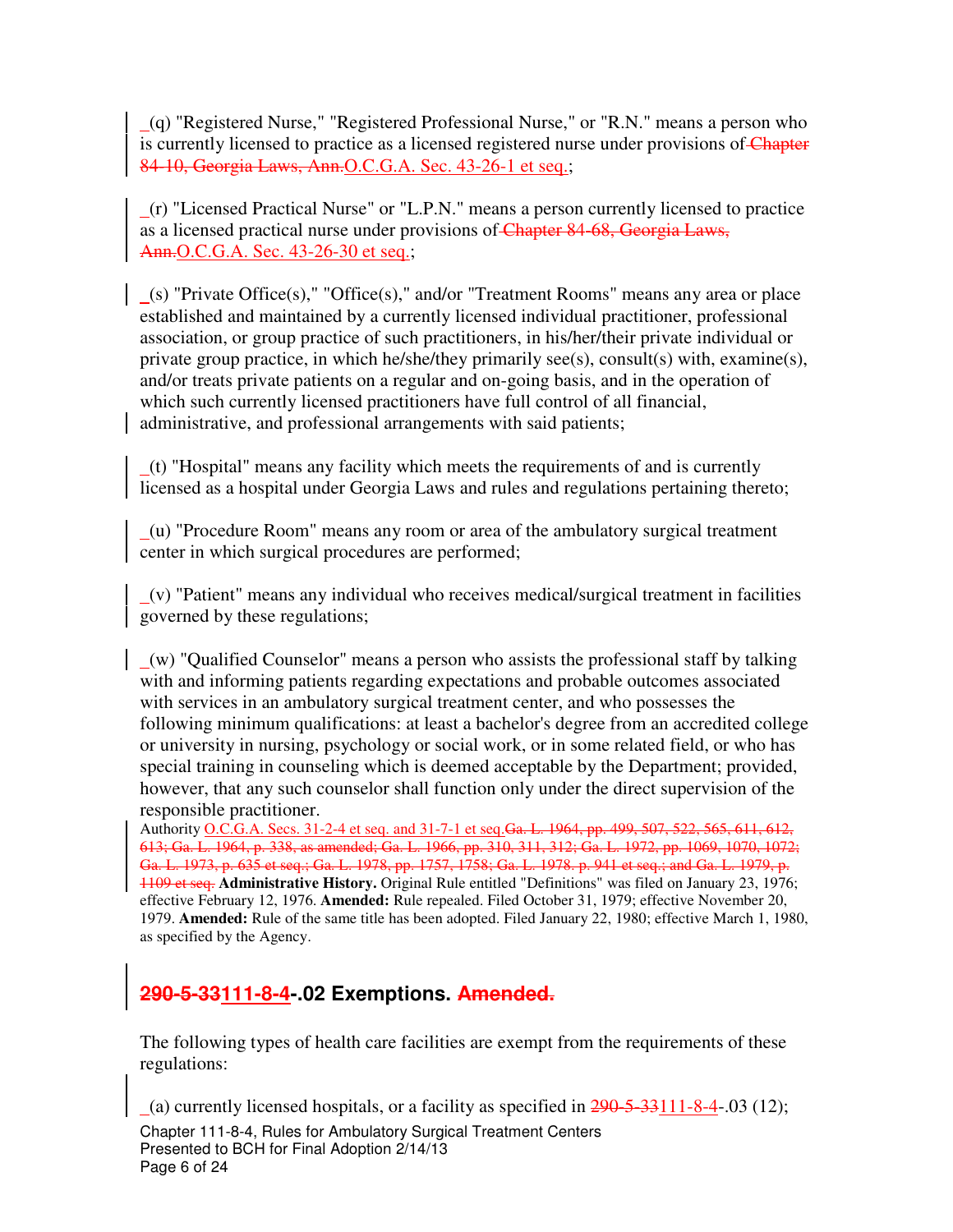(b) a practitioner's private offices or treatment rooms in which a practitioner primarily sees, consults with, and treats patients;

 (c) facilities owned and operated by the Federal Government. Authority O.C.G.A. Secs. 31-2-7 and 31-7-1 et seq. Ga. L. 1964, pp. 499, 507, 522, 565, 611, 612, 613; Ga. L. 1964, p. 338, as amended; Ga. L. 1966, pp. 310, 311, 312; Ga. L. 1972, pp. 1069, 1070, 1071, 1072 ; Ga. L. 1973, p. 635 et seq.; Ga. L. 1978, pp. 1757, 1758; Ga. L. 1978, p. 941 et seq.; and Ga. L. 1979, p. 1109 et seq. **Administrative History.** Original Rule entitled "Application" was filed on January 23, 1976; effective February 12, 1976. **Amended:** Rule repealed. Filed October 31, 1979; effective November 20, 1979. **Amended:** Rule entitled "Exemptions" adopted. Filed January 22, 1980; effective March 1, 1980, as specified by the Agency.

## **290-5-33111-8-4-.03 Organization and Administration. Amended.**

 (1) Each ambulatory surgical treatment center shall be organized with an identifiable governing body that establishes the objectives, sets the policies and assumes full legal responsibilities for the overall conduct of the center and for compliance with all applicable laws and regulations pertaining to the center. The membership of the governing body shall be identified in the application to the Department for licensure.

 $(2)$  The ownership of the center shall be fully disclosed in the application to the Department. This disclosure shall include the names and addresses of all corporate officers and any person(s) having a five percent (5.0%) or more financial interest.

 (3) The governing body of the center shall be responsible for appointing the professional staff and shall establish effective mechanisms for quality assurance and to ensure the accountability of the center's medical and/or dental staff and other professional personnel.

 (4) The organizational objectives of the ambulatory surgical treatment center shall be clearly stated in the procedures and policies of the governing body and on the application for licensure.

 $(5)$  The governing body shall inform the Department of the name(s) of the administrator(s) to whom the responsibility for the day-to-day management of the center is delegated, including the implementation of rules and policies adopted by the governing body.

 (6) Each center shall be at all times under the immediate personal and daily supervision and control of the administrator or his designated representative, whose authority, duties and responsibilities shall be defined in writing and which shall be available to the Department upon request.

 $(7)$  The Department shall be notified with a new application, or written amendment to the current application, when there are changes in location, ownership, management or operational objectives.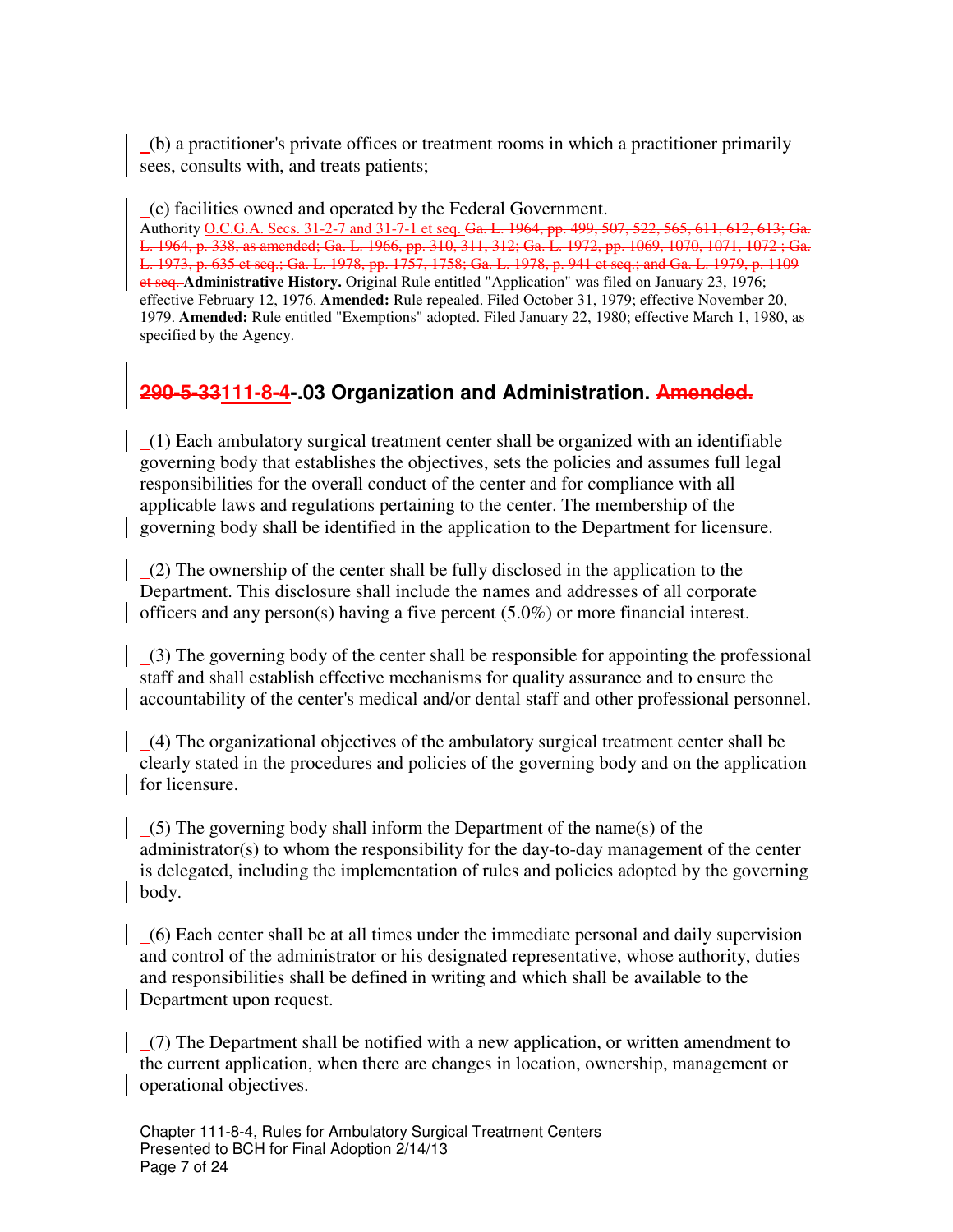(8) Individual patients shall be discharged within twenty-four (24) hours of admission, in an ambulatory condition which will not endanger their continued well-being, or shall be transferred to a licensed hospital or other treatment facility. There shall be written procedures and assigned responsibilities for implementing such procedures, including provisions for transportation. Patients requiring emergency services shall be accompanied by a member of the professional staff of the center.

 (9) Each center shall have an organized professional staff which is responsible for the development of patient care policies and procedures and for maintaining the level of professional performance through a continuing program of staff education, review and evaluation of patient care.

 (10) Each center shall at all times have a professional director designated by the governing body, who shall be responsible for the direction and coordination of all professional aspects of the center programs.

 $(11)$  The practitioners applying for staff privileges shall be required to sign an agreement to abide by the staff bylaws and required State laws and rules and regulations.

 (12) Nothing in these rules and regulations shall prevent a licensed hospital from organizing and providing an ambulatory surgical treatment service as a part of a licensed hospital under the controlling authority of a hospital board, so long as all hospital licensure standards are met and the provided services are included in the application under which the hospital license is granted.

Authority O.C.G.A. Secs. 31-2-4 et seq. and 31-7-1 et seq. Ga. L. 1964. pp. 499, 507, 522, 565, 611, 612, 613; Ga. L. 1964, p. 338, as amended; Ga. L. 1966, pp. 310, 311, 312; Ga. L. 1972, pp. 1069, 1070, 1071, 1072; Ga. L. 1973, p. 635 et seq.; Ga. L. 1978, pp. 1757, 1758; Ga. L. 1978, p. 941 et seq.; and Ga. L. 1979, p. 1109 et seq. **Administrative History.** Original Rule entitled "Processing of Applications" was filed on January 23, 1976; effective February 12, 1976. **Amended:** Rule repealed. Filed October 31, 1979; effective November 20, 1979. **Amended:** Rule entitled "Organization and Administration" adopted. Filed January 22, 1980; effective March 1, 1980, as specified by the Agency.

### **290-5-33111-8-4-.04 Classifications of Services. Amended.**

Each ambulatory surgical center, when applying for a permit shall designate the type(s) or classification(s) of services to be provided in or by the center. These classifications may include, but are not necessarily limited to the following: general surgery; eye, ear, nose, and throat; plastic surgery; oral and maxillofacial; obstetrical-gynecological; oncological; ophthalmological; and urological. Provided, however, that any facility providing labor and delivery services must meet the requirements of Rules and Regulations for Hospitals, Maternity and Obstetrical and Newborn Services, Chapter 290-5-6, Rules 290-5-6-.16 and 290-5-6-.17, dated May 10, 1977, Rule 111-8-40-.34 or as later revised. The permit for a single ambulatory surgical treatment center may cover one or more types of services. Each ambulatory surgical treatment center shall provide only those services listed on the face of its permit.

Authority O.C.G.A. Secs. 31-2-4 et seq. and 31-7-1 et seq. Ga. L. 1964, pp. 499, 507, 522, 565, 611, 612, 613; Ga. L. 1964, p. 338, as amended; Ga. L. 1966, pp. 310, 311, 312; Ga. L. 1972, pp. 1069, 1070, 1071, 1072; Ga. L. 1973, p. 635 et seq.; Ga. L. 1978,pp. 1757, 1758; Ga. L. 1978, p. 941 et seq.;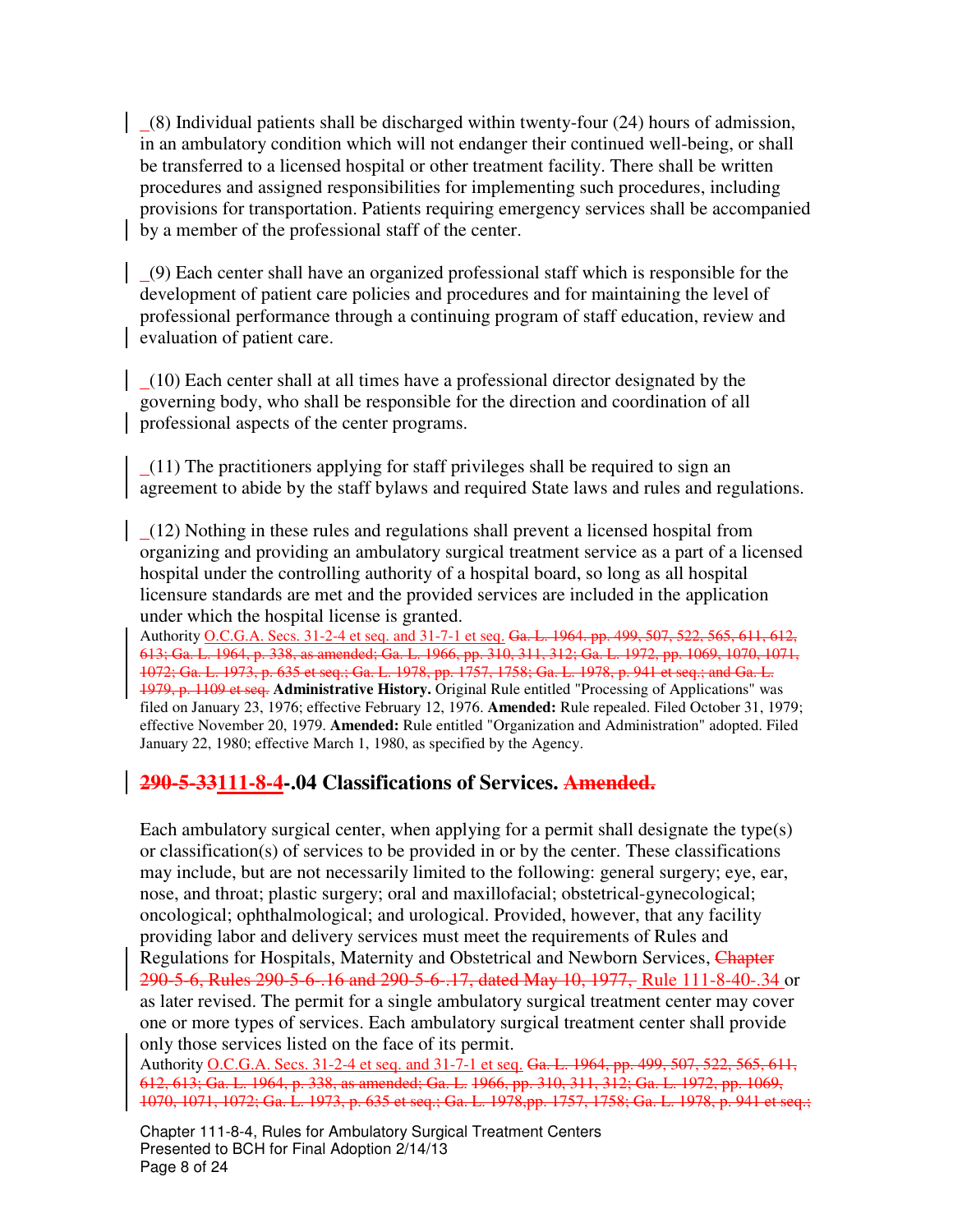and Ga. L. 1979, p. 1109 et seq. **Administrative History.** Original Rule entitled "Required Developmental Progress" was filed on January 23, 1976; effective February 12, 1976. **Amended:**  Rule repealed. Filed October 31, 1979; effective November 20, 1979. **Amended:** Rule entitled "Classifications of Services" adopted. Filed January 22, 1980; effective March 1, 1980, as specified by the Agency.

## **290-5-33111-8-4-.05 Application for Permits. Amended.**

 (1) Any person or persons responsible for the operation of an ambulatory surgical treatment center as defined and classified in these regulations, or who may hereafter propose to establish and operate such an institution, shall submit an application to the Department for a permit to operate said institution using forms provided by the Department. No such institution shall be operated in Georgia without a valid permit which shall be displayed in a conspicuous place within the center. Failure or refusal to file an application for a permit within ninety (90) days of the effective date of these regulations shall constitute a violation of law and shall be dealt with as provided in Chapter 88-3 of the "Georgia Health Code."

 $(2)$  The applicant for a permit to operate an ambulatory surgical treatment center shall submit a completed application with character references and a certification that the applicant is able and willing to comply with the minimum standards for an ambulatory surgical treatment center and with the rules and regulations lawfully promulgated. Each application shall be accompanied by a statement from the local (city or county) fire safety authority stating that an inspection has been made of the premises and that state and local fire safety requirements have been met.

 $(3)$  The application shall include full and complete information concerning the name and address of the applicant and the classification(s) of services to be provided; the ownership of the property and operation; in case a center is organized as a corporation, the names and addresses of each officer and director of the corporation; in case the center is organized as a partnership, the names and addresses of each partner; the identity of the professional director of the facility; the days and hours the center is normally operated; and any other information which the Department may require.

 $(4)$  Ambulatory surgical treatment centers are subject to review by the State Health Planning and Development Agency Department, pursuant to the Georgia Certificate of Need Law. Evidence of completion of this review shall be made a part of the application for a permit.

 (5) Plans for ambulatory surgical treatment centers shall be submitted to the Department for review and approved in three stages of development:

(a) schematic drawings;

(b) design-development drawings; and

Chapter 111-8-4, Rules for Ambulatory Surgical Treatment Centers Presented to BCH for Final Adoption 2/14/13 Page 9 of 24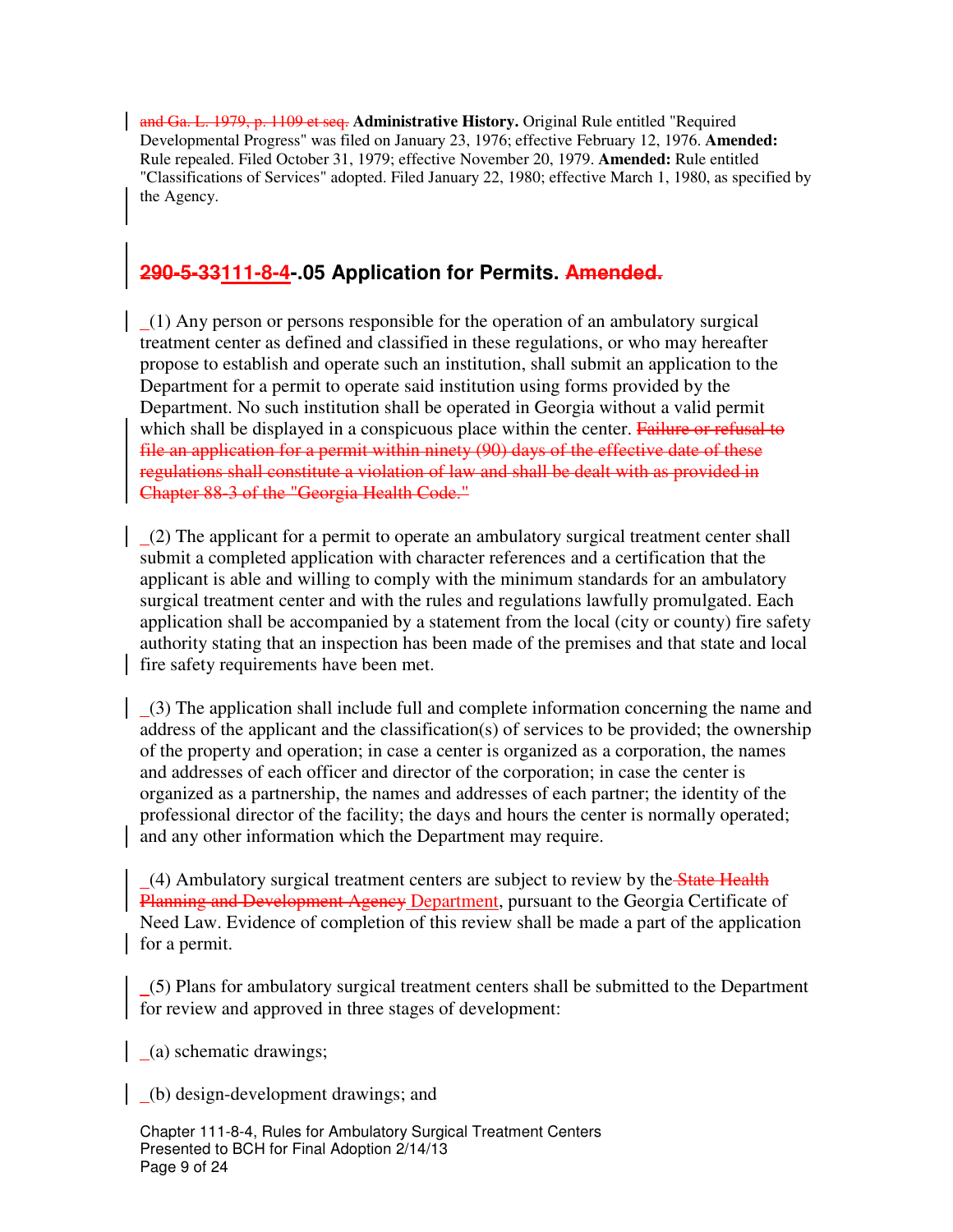(c) final working drawings and specifications.

 (6) A permit shall be issued to the person or persons named only for the premises listed on the application for licensure.

(7) Permits are not transferable or assignable.

 $(8)$  Changes in ownership shall be subject to notice requirements as specified in O.C.G.A. Sec. 31-6-40.1. in prior review and approval by the State Health Planning and Development Agency (SHPDA) pursuant to Section 1122 of the Social Security Amendment. Each planned change of ownership or lease shall be reported to the Department thirty (30) days prior to such change with an application being submitted from the proposed new owners for a new permit.

 (9) Separate applications and permits are required for centers maintained in separate premises, even though they are owned or operated by the same person(s), business or corporation, and may be doing business under the same title.

Authority O.C.G.A. Secs. 31-2-4 et seq., 31-6-40.1 and 31-7-1 et seq Ga. L. 1964, pp. 499, 507, 522, 565, 611, 612, 613; Ga. L. 1964, p. 338, as amended; Ga. L. 1966. pp. 310, 311, 312; Ga. L. 1972, pp. 1069, 1070, 1071, 1072; Ga. L. 1973, p. 635 et seq.; Ga. L. 1978, pp. 1757, 1758; Ga. L. 1978, p. 941 et seq.; and Ga. L. 1979, p. 1109 et seq.. **Administrative History.** Original Rule entitled "Criteria for Review" was filed on January 23, 1976; effective February 12, 1976. **Amended:** Rule repealed. Filed October 31, 1979; effective November 20, 1979. **Amended:** Rule entitled "Application for Permits" adopted. Filed January 22, 1980; effective March 1, 1980, as specified by the Agency.

## **290-5-33111-8-4-.06 Permits. Amended.**

 (1) Following inspection and classification of the institution for which application for a permit has been made, the Department may issue a permit or a provisional permit or refuse to reissue or continue a permit or provisional permit. Each permit or provisional permit shall indicate the classifications of services to be provided and patient capacity of the center.

 $(2)$  Permits issued shall mean that the Department grants authorization to the governing body of the applicant institution to operate an ambulatory surgical treatment center and signifies compliance with these rules and regulations. Permits issued shall remain in force and effect until revoked or suspended.

Authority O.C.G.A. Secs. 31-2-4 et seq. and 31-7-1 et seq. Ga. L. 1964, pp. 499, 507, 522, 565, 611, 612, 613; Ga. L. 1964, p. 338, as amended ; Ga. L. 1966, pp. 310, 311, 312; Ga. L. 1972, pp. 1069, 1070, 1071, 1072; Ga. L. 1973, p. 635 et seq.; Ga. L. 1978, pp. 1757, 1758; Ga. L. 1978, p. 941 et seq.; and Ga. L. 1979, p. 1109 et seq. **Administrative History.** Original Rule entitled "Decision and Appeal" was filed on January 23, 1976; effective February 12, 1976. **Amended:** Rule repealed. Filed October 31, 1979; effective November 20, 1979. **Amended:** Rule entitled "Permits" adopted. Filed January 22, 1980; effective March 1, 1980, as specified by the Agency.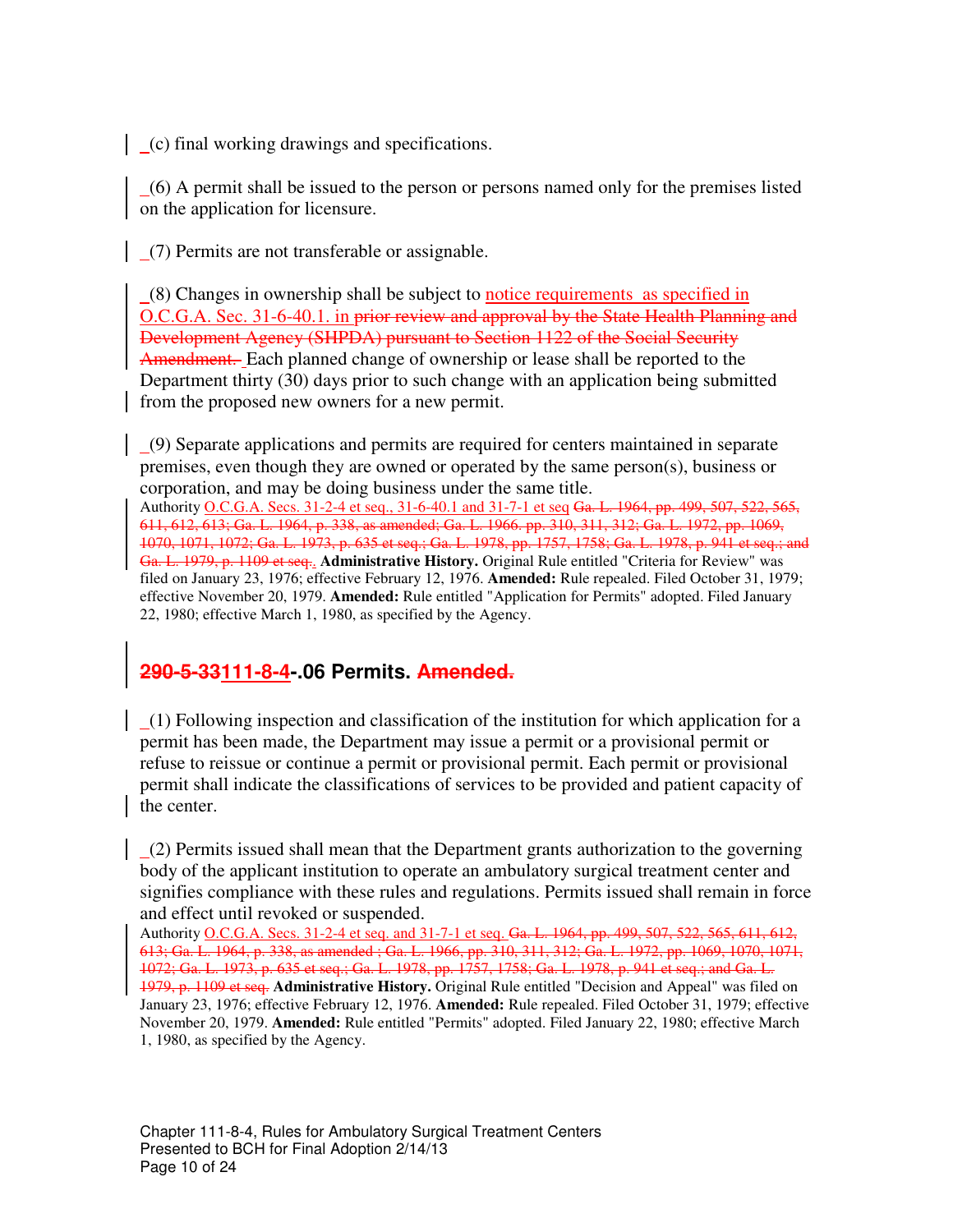## **290-5-33111-8-4-.07 Provisional Permits. Amended.**

Provisional permits may be issued for a limited period specified by the Department based on an acceptable written plan for correcting one or more deficiencies (plan of correction) found during an inspection; provisional permits issued shall remain in force and effect for such limited period of time as specified by the Department, unless earlier revoked due to prevailing circumstances which are not acceptable to the Department. Centers which are established and operating prior to adoption of these rules and regulations may be considered for extension of a provisional permit when needed to meet physical plant standards. If the Department's decision is that a deficiency is of such nature that it would jeopardize the life of a patient, a provisional permit will not be issued.

Authority O.C.G.A. Secs. 31-2-4 et seq. and 31-7-1 et seq. Ga. L. 1964, pp. 338, 499, 507, 522, 565, 611 to 613, Ga. L. 1966, pp. 310 to 312, Ga. L. 1972, pp. 1069 to 1072, Ga. L. 1973, p. 635 et seq., Ga. L. 1978, pp. 1757, 1758, 941 et seq. Ga. L. 1979, p. 1109 et seq. **History.** Original Rule entitled "Enforcement" adopted. F. Jan. 23, 1976; eff. Feb. 12, 1976. **Repealed:** F. Oct. 31, 1979; eff. Nov. 20, 1979. **Amended:**  New Rule entitled "Provisional Permits" adopted. F. Jan. 22, 1980; eff. Mar. 1, 1980, as specified by the Agency.

## **290-5-33111-8-4-.08 Inspections. Amended.**

 $(1)$  The ambulatory surgical treatment center shall be available at all reasonable and/or scheduled operating hours for observation and examination by properly identified representatives of the Department.

 (2) The governing body shall notify the Department of the anticipated opening date of a newly constructed center in order that a preopening licensure inspection of the center may be conducted to determine compliance with these rules and regulations.

 $(3)$  The administrator or his representative shall accompany the Department representative on all tours of inspection and shall sign the completed checklist.

 (4) Each center shall be periodically inspected to determine whether the center is continuing to meet these requirements or is making satisfactory progress on approved plans of correction.

Authority O.C.G.A. Sec. 31-2-68. **History.** Original Rule entitled "Conflict of Interest" adopted. F. Jan. 23, 1976; eff. Feb. 12, 1976. **Repealed:** F. Oct. 31, 1979; eff. Nov. 20, 1979. **Amended:** New Rule entitled "Inspections" adopted. F. Jan. 22, 1980; eff. Mar. 1, 1980, as specified by the Agency. **Repealed:** New Rule of same title adopted. F. Aug. 29, 2002; eff. Sept. 18, 2002.

## **290-5-33111-8-4-.09 Professional Services.**

 (1) All services provided by or in the center shall be provided by persons who are currently licensed to perform the services they render when such services require licensure or registration under the laws of the State of Georgia. There shall be a sufficient number of qualified staff members to adequately provide for patient needs based on services provided and the number of patients served.

Chapter 111-8-4, Rules for Ambulatory Surgical Treatment Centers Presented to BCH for Final Adoption 2/14/13 Page 11 of 24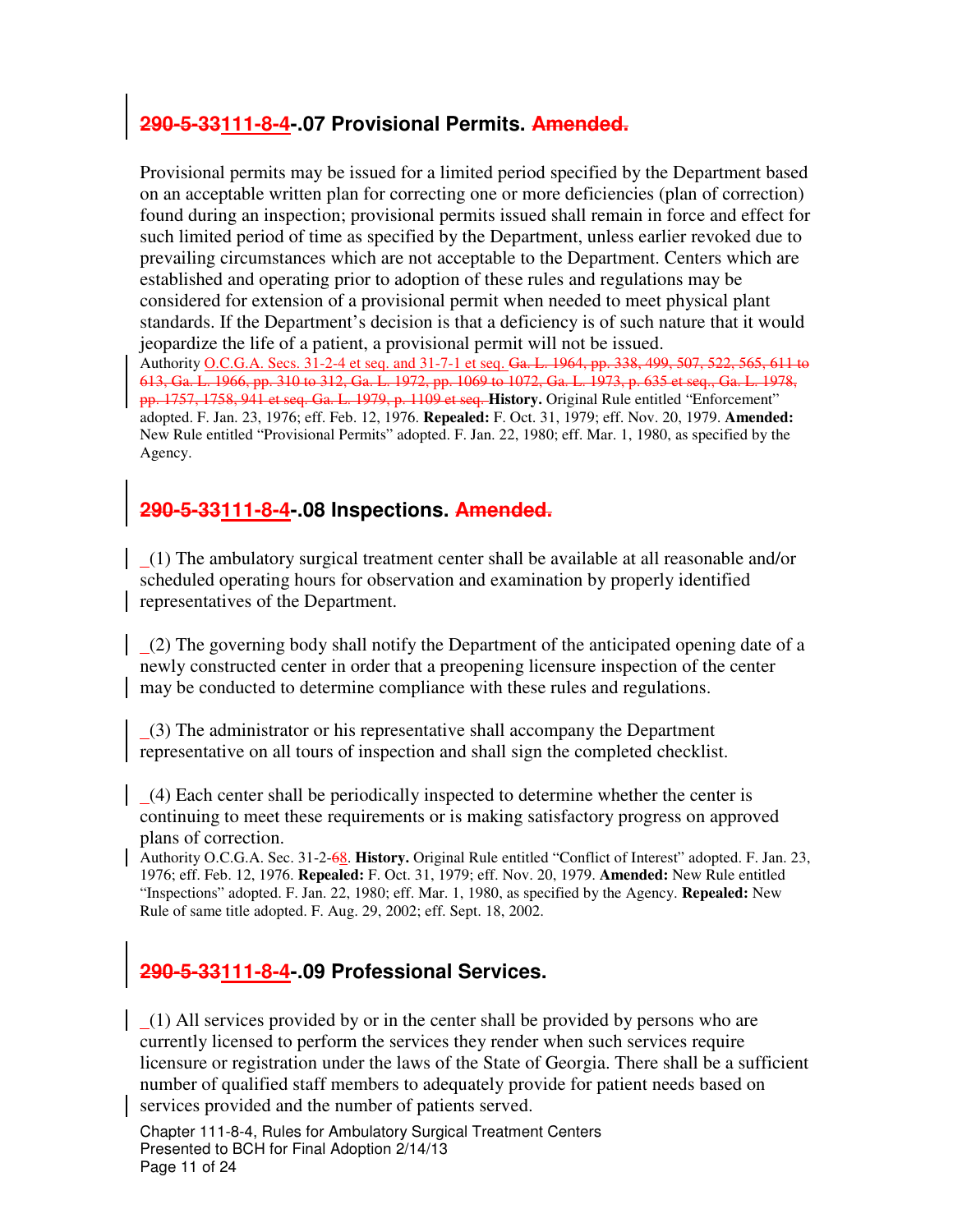$(2)$  Each center shall have a professional director who shall be a practitioner currently licensed in Georgia, and who shall be responsible for the direction and coordination of all medical aspects of the center program.

 $(3)$  General anesthesia shall be administered by an anesthesiologist, a physician anesthetist, an oral surgeon, or a certified R.N. anesthetist under the direction and responsibility of a currently licensed physician with training and experience in anesthesia, as specified in Georgia Code 84-10AO.C.G.A. §43-26-11.1. After administration of a general anesthetic, patients shall be constantly attended (at bedside) by a person qualified as above or by an R.N. until reactive and able to summon aid.

 (4) All nursing services shall be under the supervision of a registered nurse (R.N.). Each center shall have a sufficient number of currently licensed nurses present and on duty to attend to patients at all times patients are receiving treatment or recovering from treatment up to and including the time of discharge. Additional staff shall be on duty and available to assist the professional staff to adequately handle routine and emergency patient needs.

 (5) Each center shall establish written procedures for emergency services which will insure that a professional staff member who has been trained in emergency resuscitation procedures shall be on duty at all times when there is a patient receiving treatment or recovering from treatment, up to and including the time of discharge.

 $(6)$  The written procedures shall provide that an appropriate practitioner be designated on call and available to provide timely response to emergencies which may occur with any patient in the center.

 (7) Each center shall have a hospital affiliation agreement and/or the medical staff must have admitting privileges or other acceptable documented arrangements to insure the necessary backup for medical complications. The center must have the capability to transfer a patient immediately to a hospital with adequate emergency room services.

 (8) Each center will have effective policies and procedures for handling infection control and for recording complications which occur during or after surgery, which includes a reporting mechanism for patients who develop infections or postoperative complications after discharge.

 $(9)$  Either prior to, or at the time of admission, each patient who is admitted to the center without an appointment with a specified practitioner shall be provided (in writing) with the name, address and phone number of the practitioner who is serving him/her. The practitioner or a qualified counselor designated by the practitioner, shall explain the surgical and medical procedures, its potential complications, and postoperative complications and other alternatives to surgery; this shall be confirmed by the patient who shall sign an informed consent form as provided under Georgia Laws, Chapter 88-29O.C.G.A. §31-9-1 et seq. Prior to dismissal, each patient shall be provided with both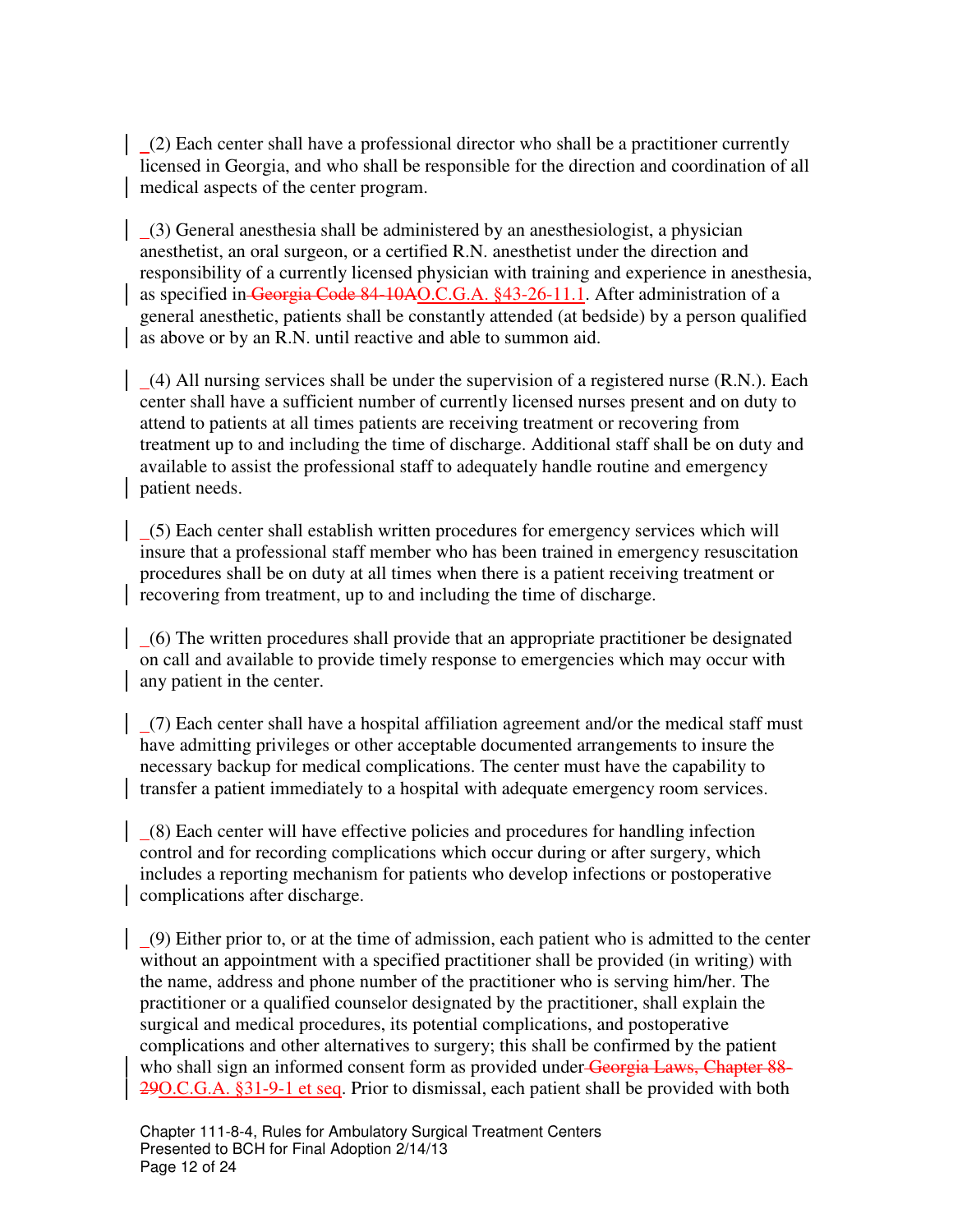verbal and written instructions for post-treatment care and procedures for obtaining emergency care, if needed during the period of recuperation.

 (10) All ancillary supportive health or medical services such as radiological services, pharmaceutical services, or clinical laboratory services provided in or by the center shall be in accordance with applicable rules and regulations of the State of Georgia.

 $(11)$  Each center shall establish policies for patient care and procedures for maintaining these policies.

Authority O.C.G.A. Secs. 31-2-4 et seq. and 31-7-1 et seq. Ga. L. 1964. pp. 499, 507, 522, 565, 611, 612, 613; Ga. L. 1964, p. 338, as amended; Ga. L. 1966, pp. 310, 311, 312; Ga. L. 1972, pp. 1069, 1070, 1071, 1072; Ga. L. 1973. p. 635 et seq.; Ga. L. 1978, pp. 1757, 1758; Ga, L. 1978, p. 941 et seq.; and Ga. L. 1979, p. 1109 et seq. **Administrative History.** Original Rule entitled "Professional Services" was filed on January 22, 1980; effective March 1, 1980, as specified by the Agency

# **290-5-33111-8-4-.10 Physical Plant and Operational Standards.**

The following minimum physical plant and operational standards shall be met by an applicant or licensee as a prerequisite for the issuance and continuance of a permit to operate an ambulatory surgical treatment center. The failure of any licensee to comply with the minimum standards may result at any time in the denial, revocation, or suspension of licensure to operate an ambulatory surgical treatment center, pursuant to provisions of Georgia Code Annotated, Chapter 88-3O.C.G.A. §31-2-8, and these rules and regulations.

 (a) Rooms and/or areas shall be planned and provided with sufficient space and equipment to provide for patient and visitor waiting area; pre-surgical examination and treatment; procedure rooms; patient recovery; and staff and administrative areas.

 (b) The physical plant of the center shall meet all Federal, State and local laws, codes, ordinances, and regulations which apply to its location, construction, maintenance and operation.

 (c) Equipment, electrical appliances, wiring, elevators, heating and cooling systems, surgery rooms and special service areas shall be constructed so as to assure the safety of all occupants. It shall be the responsibility of the governing body to assure that the center is in a safe condition at all times and that a fire inspection record is maintained on equipment, systems, and areas that may present a hazard to occupants.

 (d) Except where additional requirements are specified herein, or are required by State or local ordinances or regulations, the construction of an ambulatory surgical treatment center shall meet the requirements for Health Care or Business Occupancies as specified in Chapter 10 and/or Chapter 13, as applicable, of the 1976 Life Safety Code, as currently adopted and amended by regulations of the Georgia Safety Fire Commissioner, Chapter 120-3-3, March 1, 1979, and subsequent revisions thereto.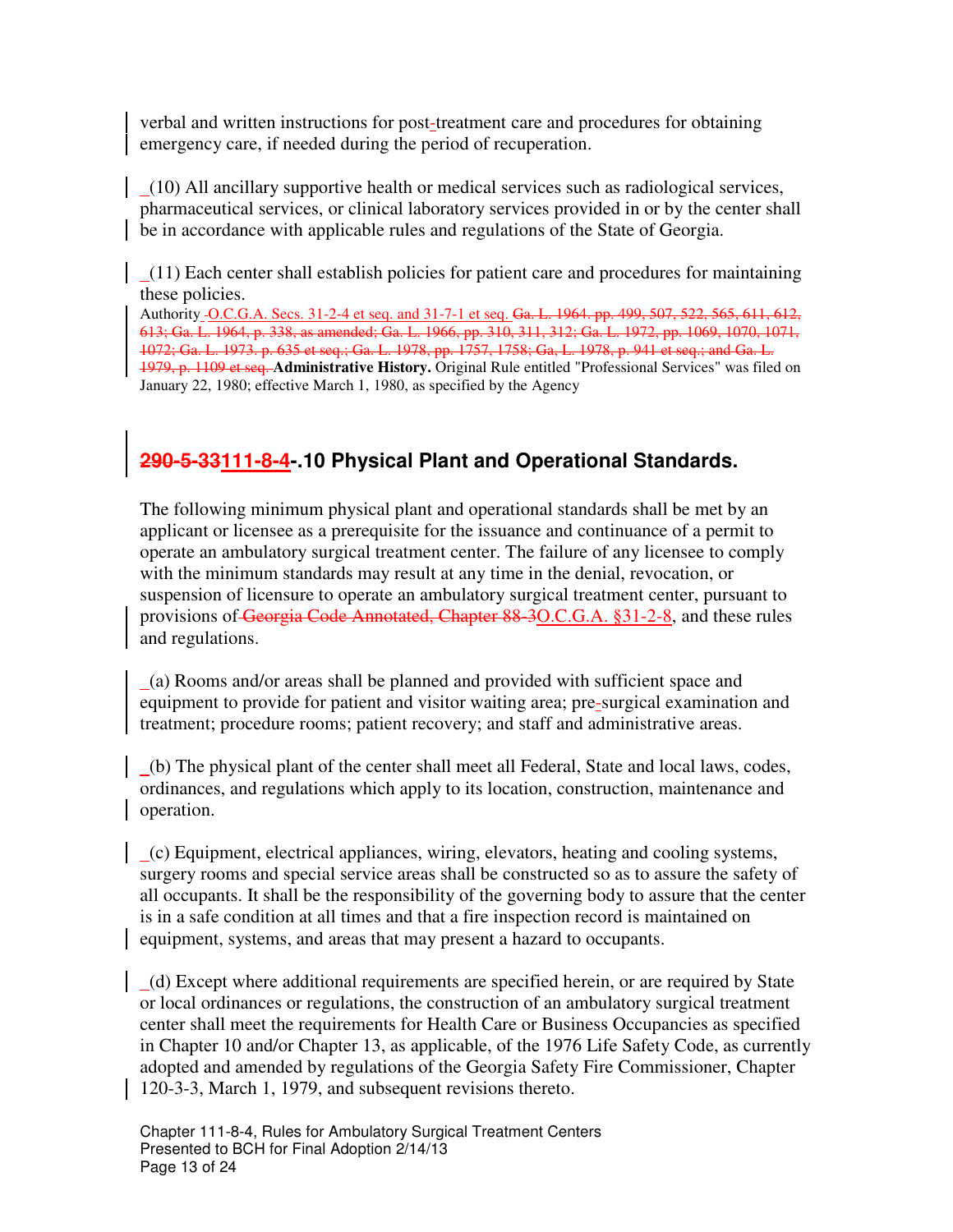(e) Entrances for patients shall be connected to the public right-of-way by a hardsurfaced, unobstructed walkway in good repair. Handicapped patients confined to a wheel chair or otherwise impaired shall be able to access the center building without climbing any stairs or steps. A ramp with handrails over existing stairs or steps may be utilized in meeting this requirement. A hard-surfaced, unobstructed road or driveway for use by ambulances or other emergency fire or police vehicles shall run from at least one entrance of the building to the public right-of-way. The doorway of such entrance shall be immediately adjacent to the road or driveway.

 (f) Ambulatory surgical services provided in multistory buildings shall be accessible by an elevator of adequate size to accommodate date a standard wheeled litter patient and two attendants. A stairway or ramp of adequate dimensions shall be available for transfer of a patient in case of power failure.

 (g) All procedure rooms shall be constructed, equipped, and maintained to assure the safety of patients and personnel. The following requirements shall apply within the patient treatment/procedure rooms and adjoining areas:

 1. Procedure rooms shall be designed and located to prevent traffic through them to any other part of the center;

 2. The walls and floors in procedure rooms shall be of material that will permit frequent washing and cleaning;

 3. Sterilizing equipment shall be provided within the center and shall be convenient to the procedure rooms;

 4. Staff dressing rooms and scrub-up facilities shall be convenient to the procedure rooms, and shall include a knee or elbow operated scrub sink, soap dispenser, and brushes;

 5. An equipment cleanup area with adequate plumbing, including a sink with counter, shall be provided outside the procedure room;

 6. Enclosed storage facilities for sterile supplies and equipment shall be provided within the procedure areas;

 7. Scrub clothing worn by personnel outside the procedure area shall be changed before returning to the procedure area;

8. Locations using flammable anesthetic agents shall comply with the following:

 (i) Floors, furniture and equipment in operating rooms shall be of electrically conductive material. Conductive flooring shall extend into contiguous rooms and at least ten (10) feet into the entrance traffic area.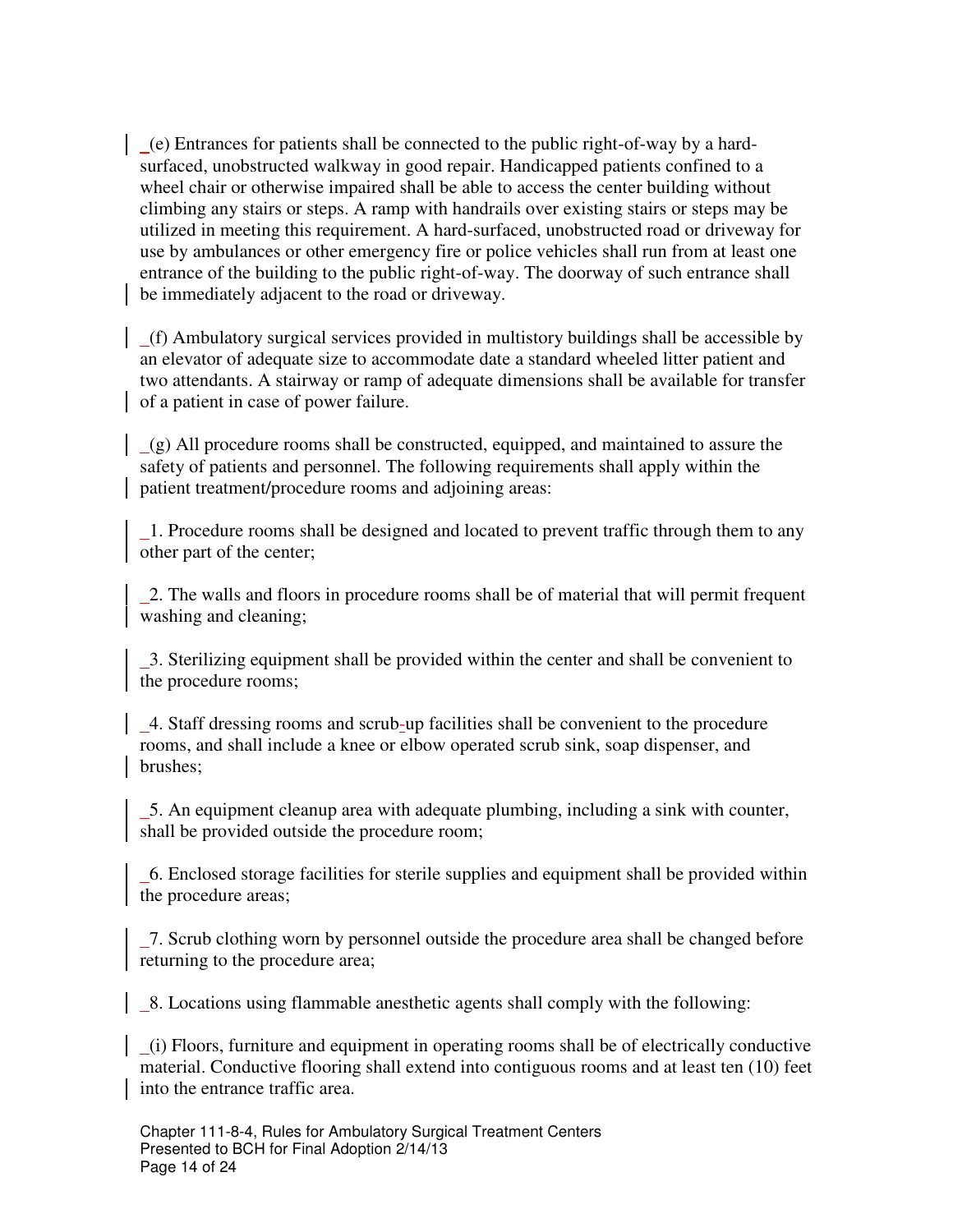(ii) Clean conductive footwear testing device shall be maintained in the procedure rooms.

 (iii) An anesthesia supply and equipment storage room shall be provided within the procedure area.

 (iv) Separate storage enclosures shall be provided for flammable gases and combustionsupporting gases. Such enclosures shall be constructed of building material with a fire resistive rating of at least one hour and shall not communicate directly with anesthetizing locations or each other. Air shall be adequately exhausted by gravity or spark proof forced ventilation from the flammable storage enclosure to the exterior of the building at a rate of not less than two (2) changes per hour. Storage enclosures for combustionsupporting gases of less than 1500 cubic feet cylinder capacity need not be vented to the outside. Flammable materials such as fabrics, rubber and wood shall not be stored in these enclosures.

 (v) Clothing generating large amounts of static electricity shall be prohibited in the procedure rooms.

 9. Locations using flammable anesthetic agents shall be identified by prominently posted signs at all entrances to the procedure room and within the location signifying the type of anesthetics used.

 (h) Toilet facilities shall be accessible to patients from the treatment, examining and recovery areas. Convenient hand-washing facilities shall be provided for both staff and patients, and shall be provided with soap, disposable towels and dispensers. The use of common towels is prohibited.

 (i) Emergency life support equipment shall be available for immediate use, in patient treatment areas. Such equipment shall include, but not necessarily be limited to the following: suction, IV fluids, oxygen, needles, intracatheters, medications, and ventilatory equipment such as ambu bags, oral and nasal airways and endotracheal tubes. Facilities providing general anesthesia shall also have a defibrillator and tracheotomy equipment and supplies.

 $(j)$  All medical gases shall be stored in accordance with Bulletin 56A of the National Fire Protection Association.

 $(k)$  All plumbing shall be designed and installed in accordance with State laws and local ordinances.

 (l) The center shall be arranged and organized in such a manner as to ensure the comfort, safety, hygiene, privacy, and dignity of patients treated therein.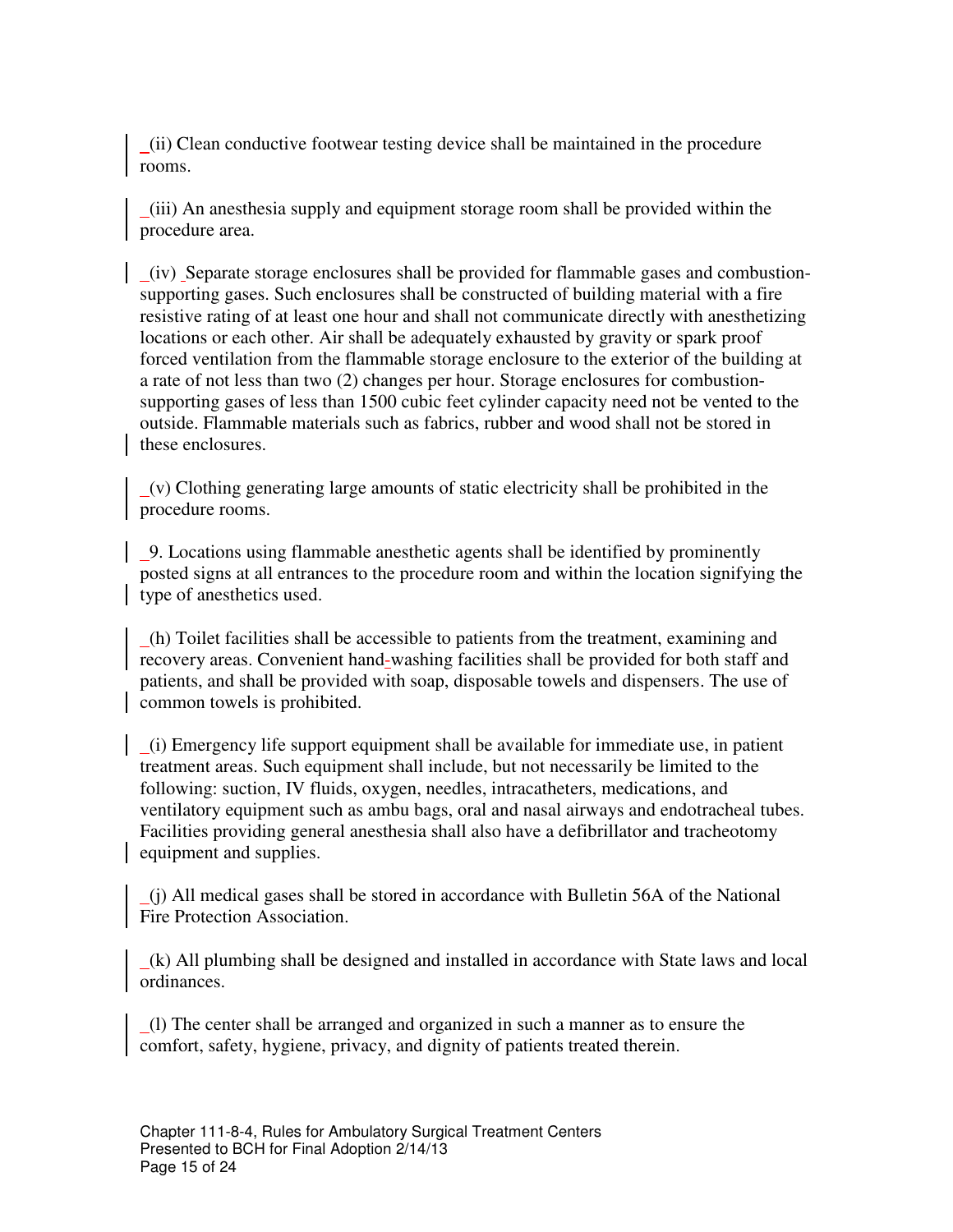(m) Equipment for sterilizing instruments and supplies shall be conveniently located and of adequate capacity for the workload. Records shall be maintained to assure quality control, including date, time and temperature of each batch of sterilized supplies and equipment.

 (n) Medicines shall be stored in a conveniently located cabinet with lock, and only licensed persons shall have access.

 (o) Clean and soiled utility rooms shall be arranged and provided with equipment necessary for proper patient care, including sterilizers, storage cabinets and work counters.

 (p) Each center shall provide one or more recovery rooms or areas staffed by qualified personnel. The recovery area shall be adequate for the numbers of patients scheduled. Separate recovery areas and/or cubicle curtains shall be provided for patient privacy, when appropriate.

Authority O.C.G.A. Secs. 31-2-4 et seq. and 31-7-1 et seq. Ga. L. 1964. pp. 499, 507, 522, 565, 611, 612, 613; Ga. L. 1964, p. 338, as amended; Ga. L. 1966, pp. 310, 311, 312; Ga. L. 1972, pp. 1069, 1070, 1071, 1072; Ga. L. 1973, p. 635 et seq.; Ga. L. 1978, pp. 1757, 1758; Ga. L. 1978, p. 941 et seq.; and Ga. L. 1979, p. 1109 et seq. **Administrative History.** Original Rule entitled "Physical Plant and Operational Standards" was filed on January 22, 1980; effective March 1, 1980, as specified by the Agency.

# **290-5-33111-8-4-.11 Personnel.**

 $(1)$  The governing body **Shall-shall** appoint an administrator who is responsible for the day-to-day management and operation of the center.

 (2) The administrator shall designate an individual to act for him in his absence in order to provide the center with administrative direction at all times.

 (3) All center personnel shall be currently licensed to perform the services they render when such services require licensure or registration under the laws of the State of Georgia.

 (4) Each center shall require that each employee receives a health examination upon employment and a policy shall provide for follow-up examinations. The examination shall be in sufficient detail, including pertinent laboratory and x-ray data, to assure that the employee is physically and mentally qualified to perform the job to which he is assigned.

 (5) There shall be a separate personnel folder maintained for each employee. This file shall contain all personnel information concerning the employee, including the application and qualifications for employment, physical examination (including laboratory and x-ray reports, if applicable), job description and attendance record.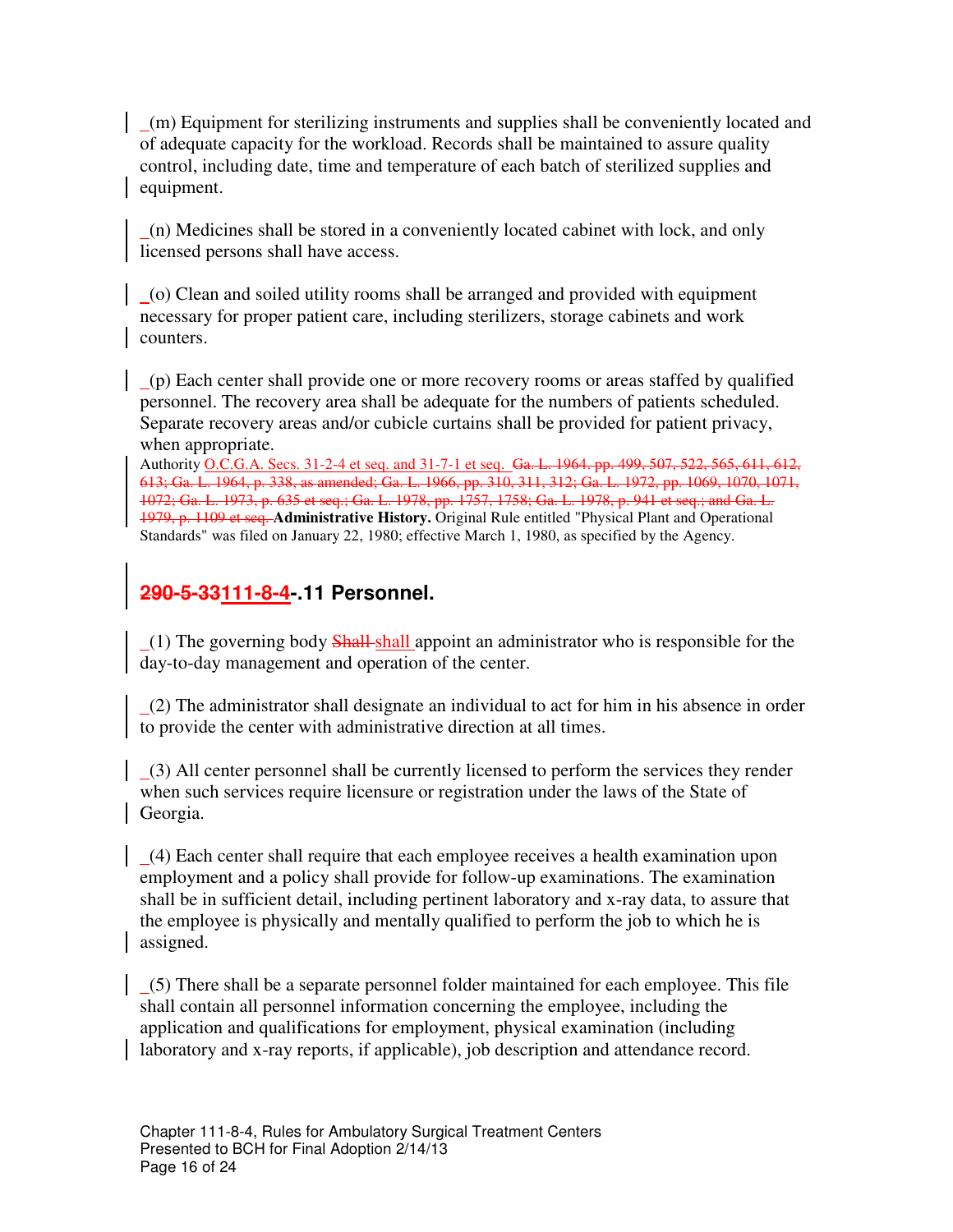(6) Fire and internal disaster drills shall be conducted at least quarterly and the results documented. There shall be an ongoing program of continuing education for all personnel concerning aspects of fire safety and the disaster plan for moving personnel and patients to safety, and for handling patient emergencies.

Authority O.C.G.A. Secs. 31-2-4 et seq. and 31-7-1 et seq. Ga. L. 1964, pp. 499, 507, 522, 565, 611, 612, 613; Ga. L. 1964, p. 338, as amended; Ga. L. 1966, pp. 310, 311, 312; Ga. L. 1972, pp. 1069, 1070, 1071, 1072; Ga. L. 1973. p. 635 et seq.; Ga. L. 1978. pp. 1757, 1758; Ga. L. 1978, p. 941 et seq.; and Ga. L. 1979, p. 1109 et seq. **Administrative History.** Original Rule entitled "Personnel" was filed on January 22, 1980; effective March 1, 1980, as specified by the Agency.

## **290-5-33111-8-4-.12 Records.**

 (1) A full-time employee shall be designated responsible for establishing and maintaining medical records required to be kept by these rules and regulations.

 (2) Medical records containing sufficient information to validate the diagnosis and to establish the basis upon which treatment is given shall be maintained on each patient. Contents of individual medical records shall normally contain the following at least:

(a) Admission and discharge data:

- 1. Name, address, birth date, sex, marital status, race, etc.
- 2. Date and time of admission.
- 3. Date and time of discharge.
- 4. Admitting diagnosis.
- 5. Final diagnosis.
- 6. Procedures or operations performed.
- 7. Condition on discharge.
- 8. Attending practitioner's signature.
- (b) History and physical examination data:
- 1. Personal medical history (including all current medication that the patient is taking).
- 2. Family medical history.
- 3. Physical examination.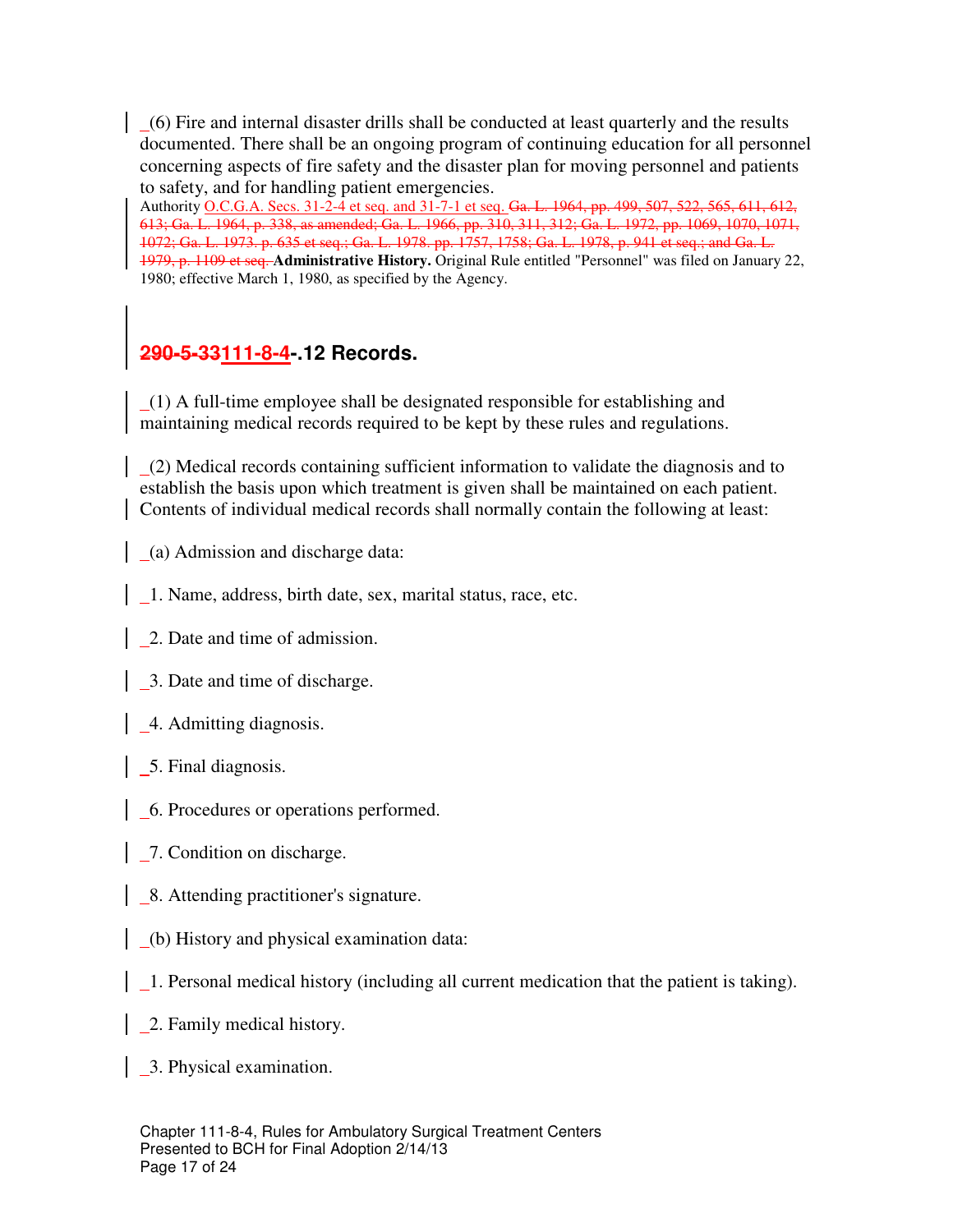- 4. Psychiatric examination (if applicable).
- (c) Treatment data:
- 1. Practitioner's orders.
- 2. Progress notes.
- 3. Nurse notes.
- 4. Medication.
- 5. Temperature-Pulse-Respiration (Graphic Chart; surgical purposes only).
- 6. Special examination(s) and reports (include x-ray and lab reports).
- 7. Signed informed consent form.
- 8. Operation record.
- 9. Anesthesia record (if applicable).
- 10. Consultation record (if applicable).
- $\vert$   $\vert$  11. Tissue findings when performed.

 12. Where dental services are rendered, a complete dental chart with dental diagnosis, treatment, prescription and progress notes shall be part of the clinical record.

 (3) All orders on patients shall be signed by the practitioner giving them; admitting diagnosis (purpose of admission) shall be recorded prior to or at the time of admission.

 (4) Medical records shall be preserved as original records, microfilms or other usable forms and shall be such as to afford a basis for complete audit of professional information. Centers shall retain all medical records, at least until the sixth anniversary of the patient's discharge. In the case of patients who have not attained majority at the time of the discharge, centers shall retain such records at least six (6) years after patient reaches age of majority. In the event a center shall cease operation, the Department shall be advised of the disposition and/or location of said records.

 $(5)$  The center shall collect, retrieve and annually summarize data from the medical record so that it may provide the Department with the following medical statistical information including:

 $(a)$  Number of visits by patients.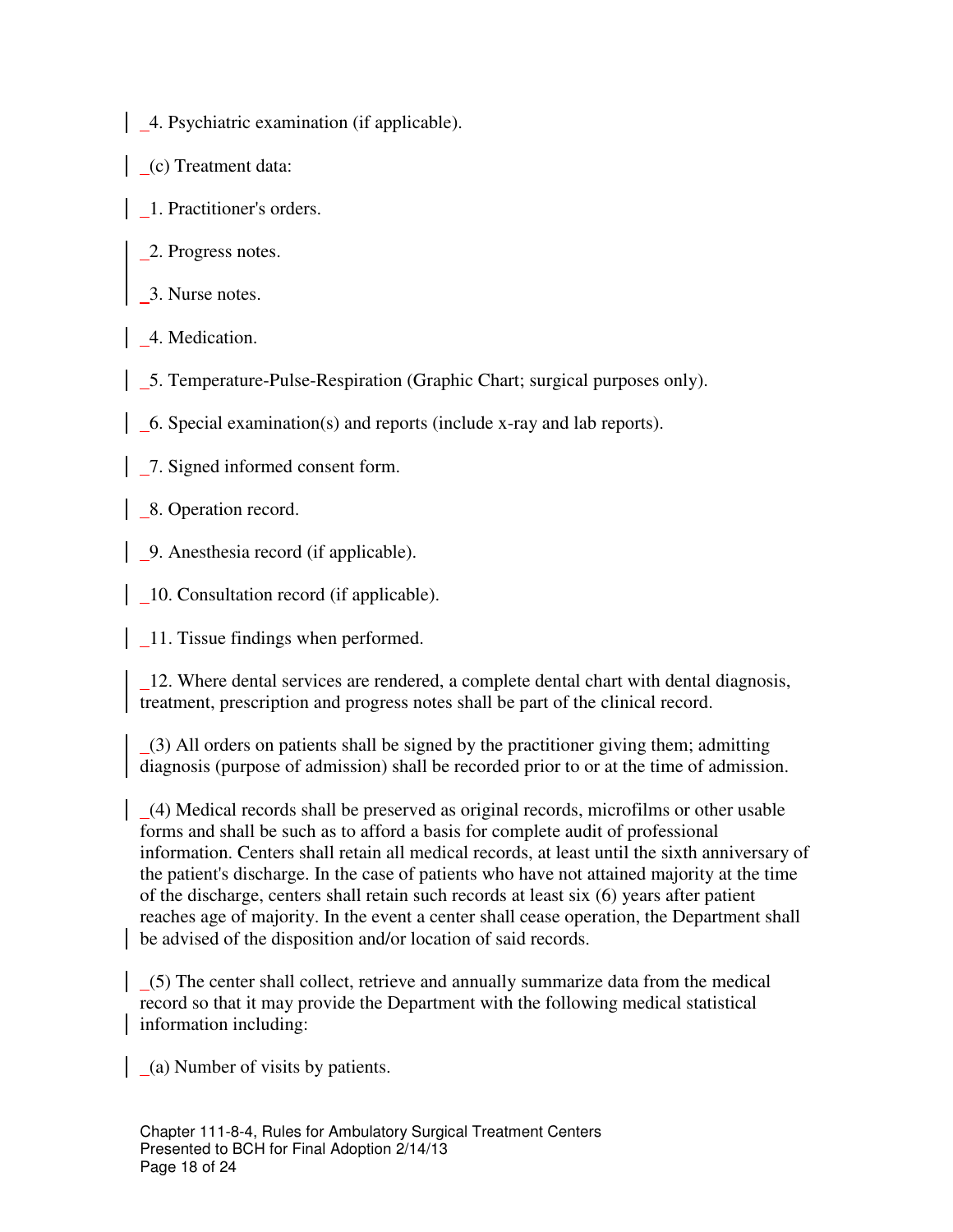(b) Number of patients seen.

 (c) Basis of treatment (clinical diagnosis and/or problem for which the patient was treated).

(d) Types and number of operative procedures performed.

(e) Age distribution of patients.

(f) Complications and emergencies.

(g) Number of times a patient was transferred from the center to a hospital.

(h) Pathological diagnosis.

 (6) Patient records shall be current and shall be entitled to the same protection as provided for any medical records under Georgia law.

Authority O.C.G.A. Secs. 31-2-4 et seq. and 31-7-1 et seq. Ga. L. 1964, pp. 499, 507, 522, 565, 611, 612, 613: Ga. L. 1964, p. 338, as amended; Ga. L. 1966, pp. 310, 311, 312; Ga. L. 1972, pp. 1069, 1070, 1071, 1072; Ga. L. 1973, p. 635 et seq.; Ga. L. 1978, pp. 1757, 1758; Ga. L. 1978, p. 941 et seq.; and Ga. L. 1979, p. 1109 et seq. **Administrative History.** Original Rule entitled "Records" was filed on January 22, 1980; effective March 1, 1980, as specified by the Agency.

## **290-5-33111-8-4-.13 Administrative Area and Waiting Rooms.**

 (1) Each center shall provide administrative space and facilities for admitting patients and other service, such as telephone and information office files and supplies, patients' personal belongings, medical records and files.

 $(2)$  A waiting room area shall be provided with a seating capacity to accommodate the number of patients and others of the public normally present in the facility at one time.

 (3) The center shall have adequate and conveniently located toilets and handwashing facilities for its staff, employees, out-patients and visiting personnel. Authority O.C.G.A. Secs. 31-2-4 et seq. and 31-7-1 et seq. Ga. L. 1964, pp. 499, 507, 522, 565, 611, 612, 613; Ga. L. 1964, p. 338, as amended; Ga. L. 1966, pp. 310, 311, 312; Ga. L. 1972, pp. 1069, 1070, 1071, 1072; Ga. L. 1973, p. 635 et seq.; Ga. L. 1978, pp. 1757, 1758; Ga. L. 1978, p. 941 et seq.; and Ga. L. 1979. p. 1109 et seq. **Administrative History.** Original Rule entitled "Administrative Area and Waiting Rooms" was filed on January 22, 1980; effective March 1, 1980, as specified by the Agency.

# **290-5-33111-8-4-.14 Clinical Laboratory Services.**

 $(1)$  Laboratory services utilized by an ambulatory surgical treatment center shall be consistent with requirements of the Clinical Laboratory Licensure Law, of 1970, p. 531, O.C.G.A. Sec. 31-22-1 et seq., and applicable amendments and regulations, which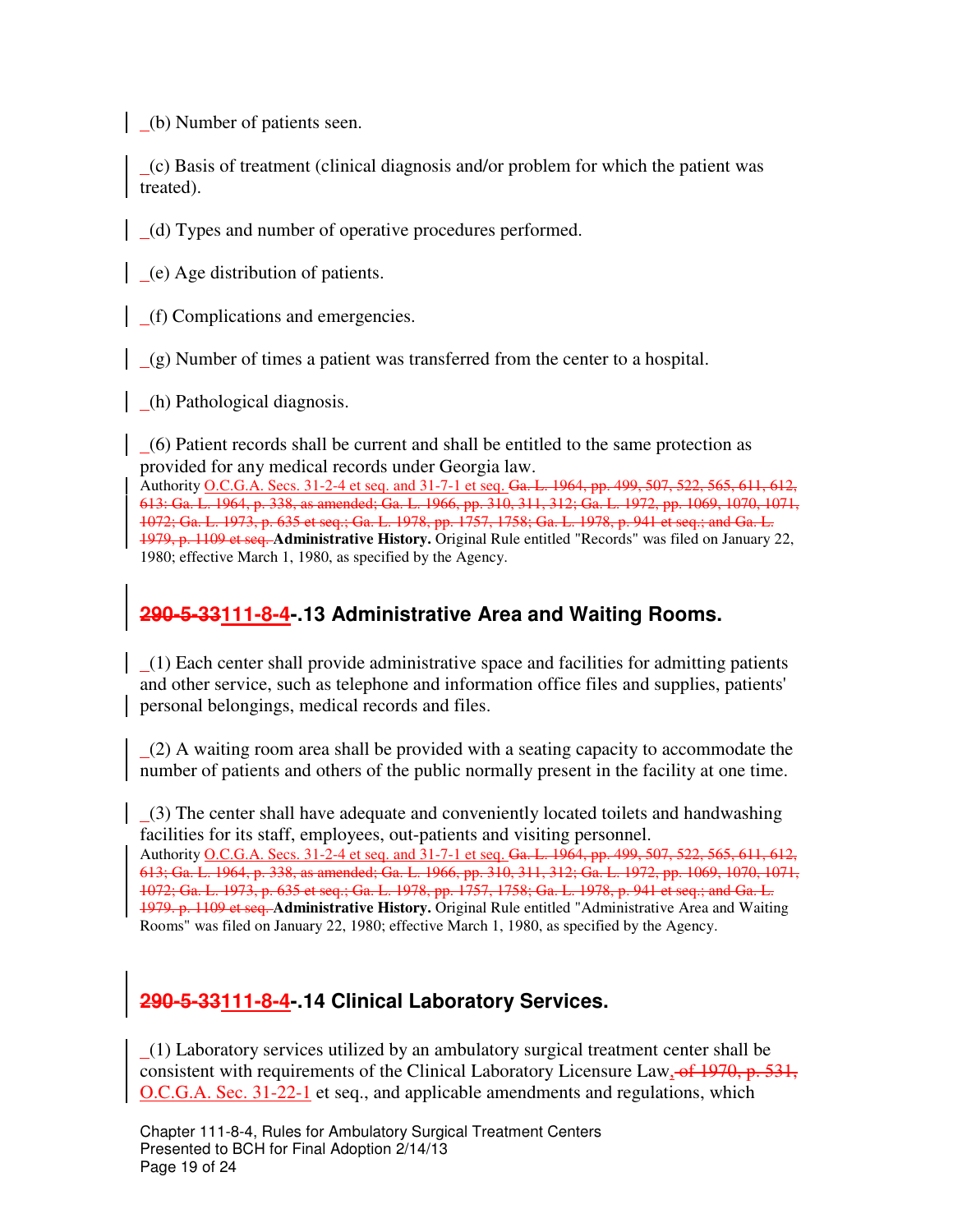provide for clinical laboratory services to be either licensed under Rules and Regulations of the State of Georgia, Chapter 290-5-29111-8-10, or to be exempt from licensure as specified in the Clinical Laboratory Licensure Law. If exemption is claimed, the application shall state the name(s) of the practitioner(s) responsible for the operation of the clinical laboratory and there shall be an affidavit by the physician that he/she is responsible for the laboratory and claims the exemption.

 (2) All removed tissues shall be examined immediately by the practitioner, whose findings shall be recorded in the patient's records, in addition to reports of pathologic examinations which may be obtained later.

 $(3)$  Laboratory services shall be provided for each patient, consistent with accepted medical practice and the conditions and needs of the patient. Laboratory reports shall be made a part of patient records.

 (4) A system shall be established for the collection of information on all postoperative surgical complications and infections.

 (5) The center shall report to the Department all communicable diseases detected or reported for patients.

Authority O.C.G.A. Secs. 31-2-4 et seq. ,31-7-1 et seq. and 31-22-1 et seq. Ga. L. 1964, pp. 499, 507, 522, 565, 611, 612, 613; Ga. L. 1964, p. 338, as amended; Ga. L. 1966, pp. 310, 311, 312; Ga. L. 1972, pp. 1069, 1070, 1071, 1072; Ga. L. 1973, p. 635 et seq.; Ga. L. 1978, pp. 1757, 1758; Ga. L. 1978, p. 941 et seq.; and Ga. L. 1979, p. 1109 et seq. **Administrative History.** Original Rule entitled "Clinical Laboratory Services" was filed on January 22, 1980; effective March 1, 1980, as specified by the Agency.

## **290-5-33111-8-4-.15 Housekeeping, Laundry, Maintenance and Sterile Supplies.**

 (1) Each center shall provide sufficient space and equipment and ensure that housekeeping and maintenance is sufficient to keep the center and equipment in a clean and tidy condition and state of good repair. Proper maintenance shall be provided as necessary to correct, prevent, or adjust faulty equipment and/or correct other undesirable conditions.

 (2) Laundry service shall be provided. Separate space and facilities shall be provided for receiving, sorting, and storing soiled laundry, and for the sorting, storing and issuing of clean laundry, if reusable items are utilized.

 (3) There shall be adequate space and facilities for receiving, packaging and proper sterilizing and storage of supplies and equipment, consistent with the services to be provided.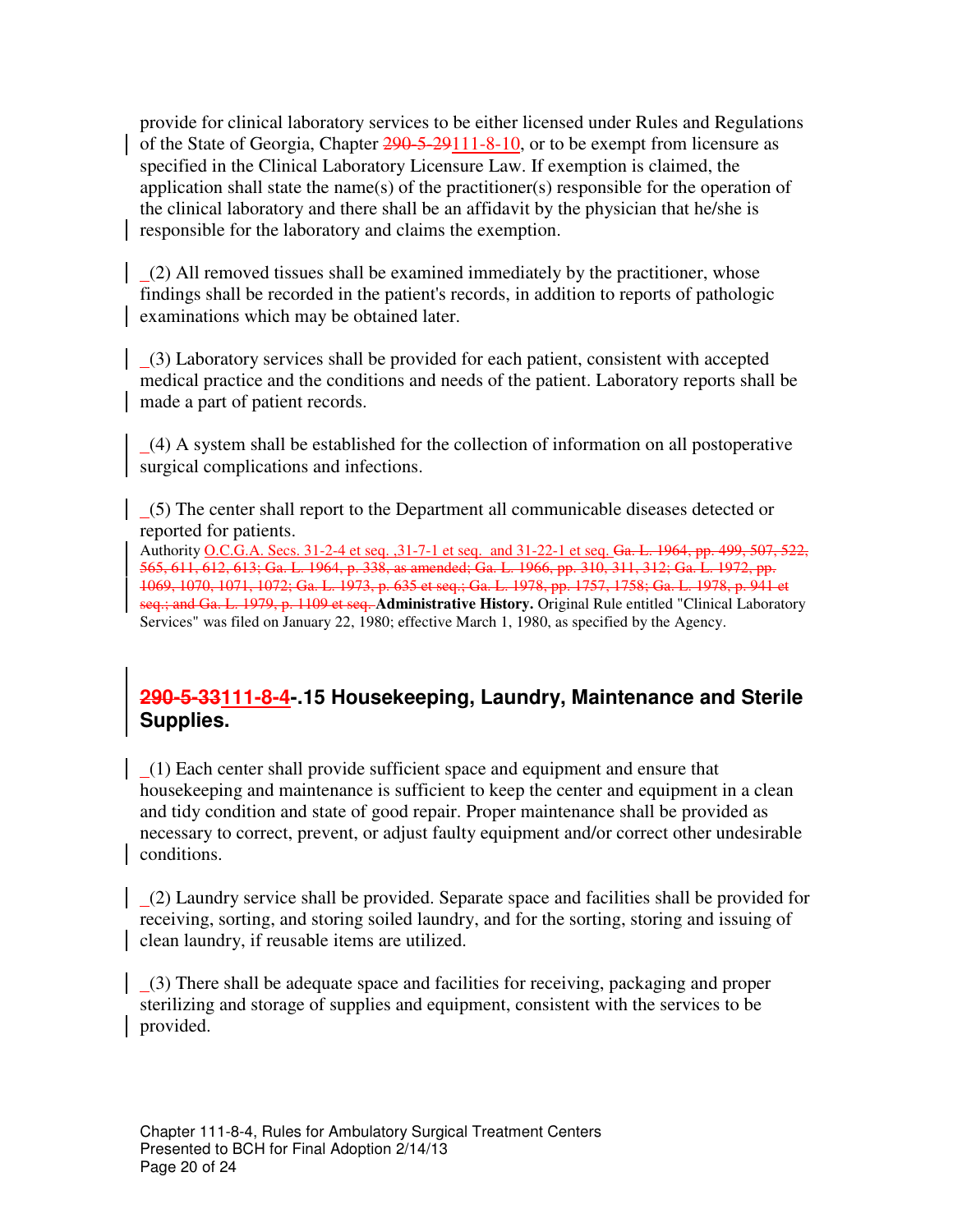(4) Special precaution shall be taken to ensure that sterile instruments and supplies are kept separate from non-sterile instruments and supplies. Sterilization records shall be kept and sterile items shall be dated and utilized, based on established procedures.

 (5) A recognized method of checking sterilizer performance shall be adopted. Authority O.C.G.A. Secs. 31-2-4 et seq. and 31-7-1 et seq. Ga. L. 1964, pp. 499, 507, 522, 565, 611, 612, 613; Ga. L. 1964. p. 338, as amended; Ga. L. 1966, pp. 310, 311, 312; Ga. L. 1972, pp. 1069, 1070, 1071, 1072; Ga. L. 1973, p. 635 et seq.; Ga. L. 1978, pp. 1757, 1758; Ga. L. 1978, p. 941 et seq.; and Ga. L. 1979, p. 1109 et seq. **Administrative History.** Original Rule entitled "Housekeeping, Laundry, Maintenance and Sterile Supplies" was filed on January 22, 1980; effective March 1, 1980, as specified by the Agency.

# **290-5-33111-8-4-.16 Drug Storage and Dispensing.**

Each center shall provide adequate space and equipment and staff to assure that drugs are stored and administered in compliance with State and Federal laws and regulations. Authority O.C.G.A. Secs. 31-2-4 et seq. and 31-7-1 et seq.Ga. L. 1964, pp. 499, 507, 522, 565, 611, 612, 613; Ga. L. 1964, p. 338, as amended; Ga. L. 1966, pp. 310, 311, 312; Ga. L. 1972, pp. 1069, 1070, 1071, 1072; Ga. L. 1973. p. 635 et seq.; Ga. L. 1978. pp. 1757, 1758; Ga. L. 1978. p. 941 et seq.; and Ga. L. 1979. p. 1109 et seq. **Administrative History.** Original Rule entitled "Drug Storage and Dispensing" was filed on January 22, 1980; effective March 1, 1980, as specified by the Agency.

## **290-5-33111-8-4-.17 Blood Supply and Storage.**

Each center which provides service for which blood is needed, shall provide separate refrigeration for the storage of blood and shall have a written agreement with a source for meeting its blood needs. If blood is retained overnight, such refrigeration shall be equipped with a temperature alarm device, and shall be tied in on an automatic emergency electrical power system. In all cases, refrigeration equipment shall be provided with a temperature recording device or the temperature shall be checked and recorded each day of use.

Authority O.C.G.A. Secs. 31-2-4 et seq. ,31-7-1 et seq. and 31-22-1 et seq. Ga. L. 1964. pp. 499, 507, 522. 565, 611, 612, 613; Ga. L. 1964, p. 338, as amended; Ga. L. 1966, pp. 310, 311, 312; Ga. L. 1972. pp. 1069, 1070, 1071, 1072; Ga. L. 1973, p. 635 et seq.; Ga. L. 1978. pp. 1757, 1758; Ga. L. 1978, p. 941 et seq.; and Ga. L. 1979, p. 1109 et seq. Administrative History. Original Rule entitled "Blood Supply and Storage" was filed on January 22, 1980; effective March 1, 1980, as specified by the Agency.

## **290-5-33111-8-4-.18 X-Ray.**

All x-ray facilities in the center shall be registered with and meet the requirements of rules and regulations governing radiological health as promulgated by the Department. Xrays and x-ray reports shall be made a part of the patient's record. Authority O.C.G.A. Secs. 31-2-4 et seq. ,31-7-1 et seq. and 31-13-1 et seq. Ga. L. 1964, pp. 499, 507, 522, 565, 611, 612, 613; Ga. L. 1964, p. 338, as amended; Ga. L. 1966, pp. 310, 311, 312; Ga. L. 1972, pp. 1069, 1070, 1071, 1072; Ga. L. 1973, p. 635 et seq.; Ga. L. 1978, pp. 1757, 1758; Ga. L. 1978, p. 941 et seq.; and Ga. L. 1979. p. 1109 et seq. **Administrative History.** Original Rule entitled "X-Ray" was filed on January 22, 1980; effective March 1, 1980, as specified by the Agency.

Chapter 111-8-4, Rules for Ambulatory Surgical Treatment Centers Presented to BCH for Final Adoption 2/14/13 Page 21 of 24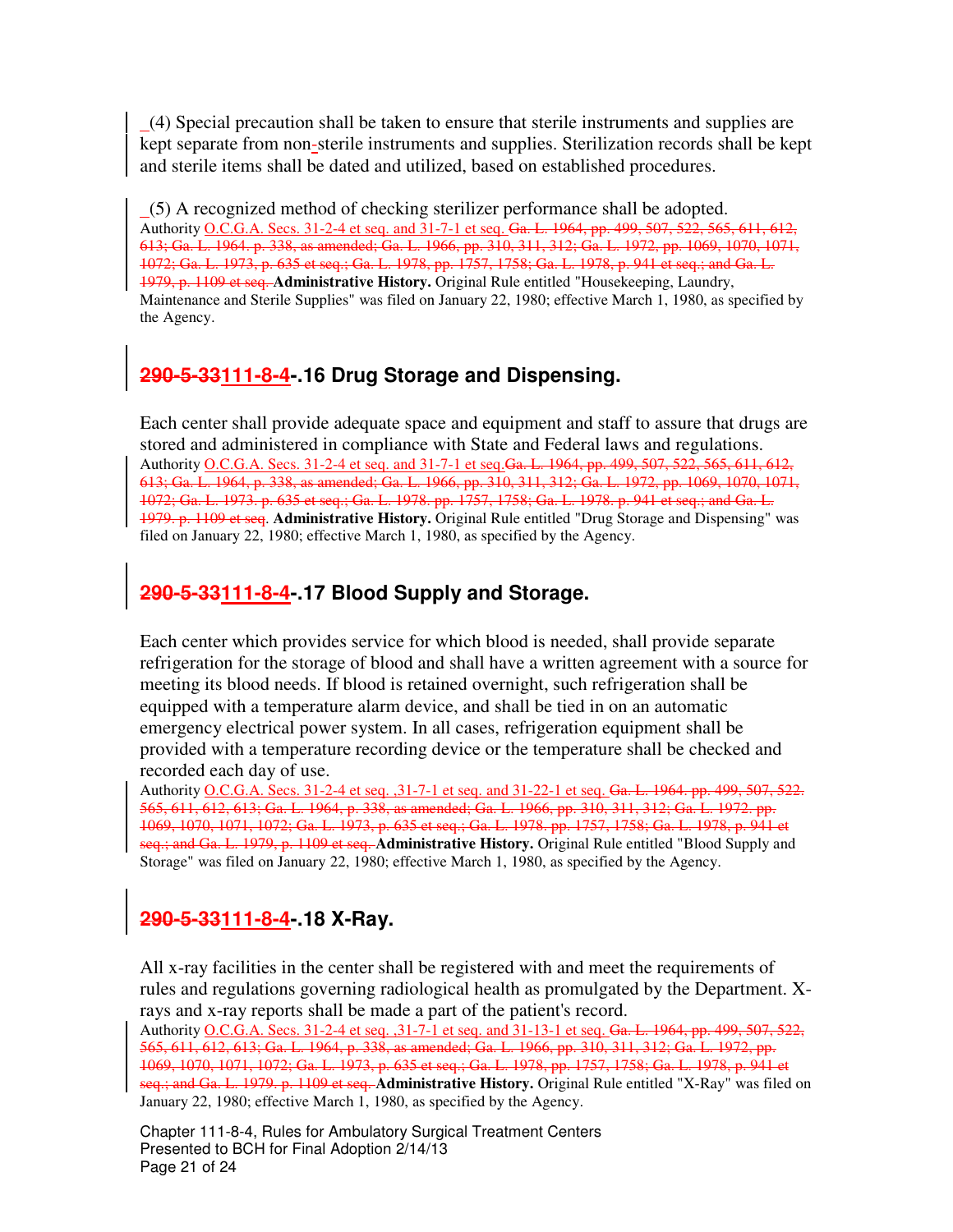## **290-5-33111-8-4-.19 Electrical Power.**

 (1) All electrical work and equipment shall be designed and installed in accordance with State and local laws and ordinances.

(2) All areas of the center shall have sufficient artificial lighting for designated purpose.

 (3) Centers which utilize general anesthesia shall provide an emergency electrical system so controlled, that, after interruption of the normal electric power supply, an acceptable auxiliary power source is available and capable of being brought into use within ten seconds with sufficient voltage and frequency to reestablish essential in-house services and other emergency equipment needed to effect a prompt and efficient transfer of patients to an appropriate licensed hospital, when needed.

Authority O.C.G.A. Secs. 31-2-4 et seq. and 31-7-1 et seq. Ga. L. 1964, pp. 499, 507, 522, 565, 611, 612, 613; Ga. L. 1964, p. 338, as amended; Ga. L. 1966, pp. 310, 311, 312; Ga. L. 1972, pp. 1069, 1070, 1071, 1072; Ga. L. 1973, p. 635 et seq.; Ga. L. 1978, pp. 1757, 1758; Ga. L. 1978, p. 941 et seq.; and Ga. L. 1979, p. 1109 et seq. **Administrative History.** Original Rule entitled "Electrical Power" was filed on January 22, 1980; effective March 1, 1980, as specified by the Agency.

## **290-5-33111-8-4-.20 Sanitation and Waste Disposal.**

 (1) All centers shall provide facilities for maintaining sanitary standards throughout the premises, as well as for water **Supplysupply**, sewerage, garbage and refuse, disposal systems. Such facilities shall meet local and State regulations.

 (2) All garbage, trash and waste shall be stored and disposed of in a manner, by approved methods, that will not permit the transmission of disease, create a nuisance, or provide a breeding place for insects or rodents.

 (3) Arrangements shall be made for proper disposal of all contaminated and/or infected dressings and surgical and obstetrical waste.

 (4) Effective means shall be provided at all outside doors, windows and other openings to the center to prevent the entrance and harborage of flies, other insects and rodents. Authority O.C.G.A. Secs. 31-2-4 et seq. and 31-7-1 et seq. Ga. L. 1964, pp. 499, 507, 522, 565, 611, 612, 613; Ga. L. 1964, p. 338, as amended; Ga. L. 1966, pp. 310, 311, 312; Ga. L. 1972, pp. 1069, 1070, 1071, 1072; Ga. L. 1973, p. 635 et seq.; Ga. L. 1978, pp, 1757, 1758; Ga, L. 1978, p. 941 et seq.; and Ga. L. 1979, p. 1109 et seq. **Administrative History.** Original Rule entitled "Sanitation and Waste Disposal" was filed on January 22, 1980; effective March 1, 1980, as specified by the Agency.

## **290-5-33111-8-4-.21 Advertising.**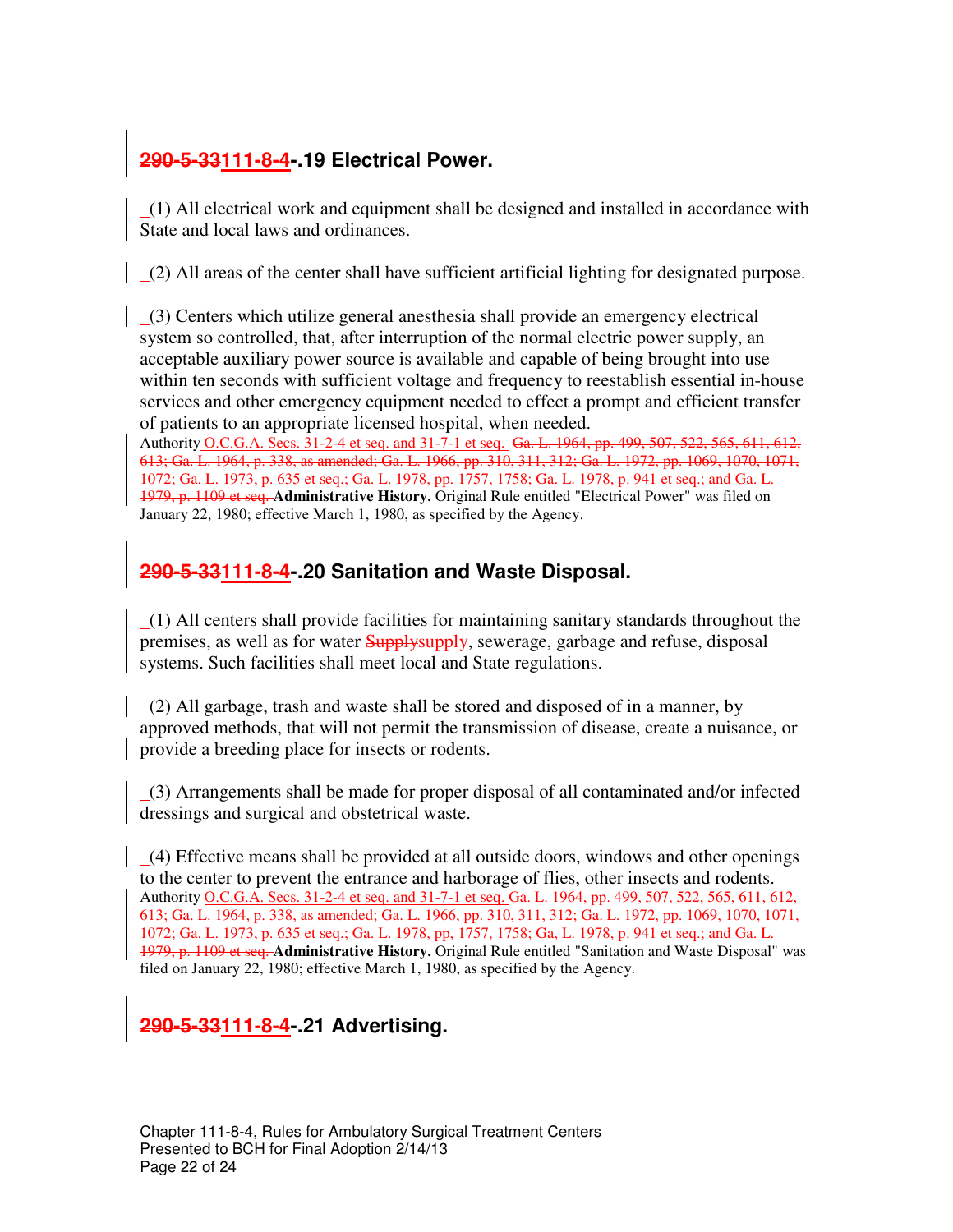Any advertising of the services provided in or by ambulatory surgical treatment center shall include the full name of the center and its Georgia license number, as shown on the face of the permit.

Authority O.C.G.A. Secs. 31-2-4 et seq. and 31-7-1 et seq. Ga. L. 1964, pp. 499, 507, 522, 565, 611, 612, 613; Ga. L. 1964, p. 338, as amended; Ga. L. 1966, pp. 310, 311, 312; Ga. L. 1972, pp. 1069, 1070, 1071, 1072; Ga. L. 1973, p. 635 et seq.; Ga. L. 1978, pp, 1757, 1758; Ga. L. 1978, p. 941 et seq.; and Ga. L. 1979, p, 1109 et seq. **Administrative History.** Original Rule entitled "Advertising" was filed on January 22, 1980; effective March 1, 1980, as specified by the Agency,

## **290-5-33111-8-4-.22 Waiver of Rule.**

The Department may waive any rule for a stated period of time when it is shown that the specific rule is not applicable or when a waiver is needed to permit experimentation and demonstration of new and innovative approaches to the delivery of services which will not jeopardize the health and safety of the patients, staff or others utilizing the center. Results of such experimentation and demonstration projects shall be submitted to the Department as prescribed by the plan under which the waiver is approved. The Department shall maintain a record of and make available to interested persons information on all waivers granted under this rule.

Authority O.C.G.A. Sec. 31-2-7 Ga. L. 1964, pp, 499, 507, 522, 565, 611, 612, 613; Ga. L. 1964. p. 338, as amended; Ga. L. 1966, pp. 310, 311, 312; Ga. L. 1972, pp. 1069, 1070, 1071, 1072; Ga. L. 1973, p. 635 et seq.; Ga, L. 1978, pp. 1757, 1758; Ga. L. 1978, p. 941 et seq.; and Ga. L. 1979, p. 1109 et seq. **Administrative History.** Original Rule entitled "Waiver of Rule" was filed on January 22, 1980; effective March 1, 1980, as specified by the Agency,

# **290-5-33111-8-4-.23 Enforcement.**

An ambulatory surgical treatment center which fails to comply with these rules and regulations shall be subject to revocation of its permit or provisional permit and/or other sanctions provided by law. The enforcement and administration of these rules and regulations shall be as prescribed in O.C.G.A. Secs. 31-5-8, 31-5-9 and 31-2-8 Chapter 88-3, Enforcement and Administrative Procedure, the "Georgia Health Code," Acts 1964, pages 499, 518, which includes provision for:

 (a) the misdemeanor penalty for violation of rules and regulations promulgated under this Title;

(b) injunctive relief under appropriate circumstances; and

 (c) the due process requirements of notice, hearing and appeals. Authority O.C.G.A. Secs. 31-2-4 et seq. ,31-7-1 et seq. and 50-13-13 et seq. Ga. L. 1964, pp. 499, 507, 522, 565, 611, 612, 613; Ga. L. 1964. p. 338, as amended; Ga. L. 1966, pp. 310, 311, 112 ; Ga. L. 1972, pp. 1069, 1070, 1071. 1072; Ga. L. 1973, p. 635 et seq.; Ga. L. 1978, pp. 1757, 1758; Ga. L. 1978, p. 941 et seq.; and Ga. L. 1979, p. 1109 et seq. Administrative History. Original Rule entitled "Enforcement" was filed on January 22, 1980; effective March 1, 1980, as specified by the Agency.